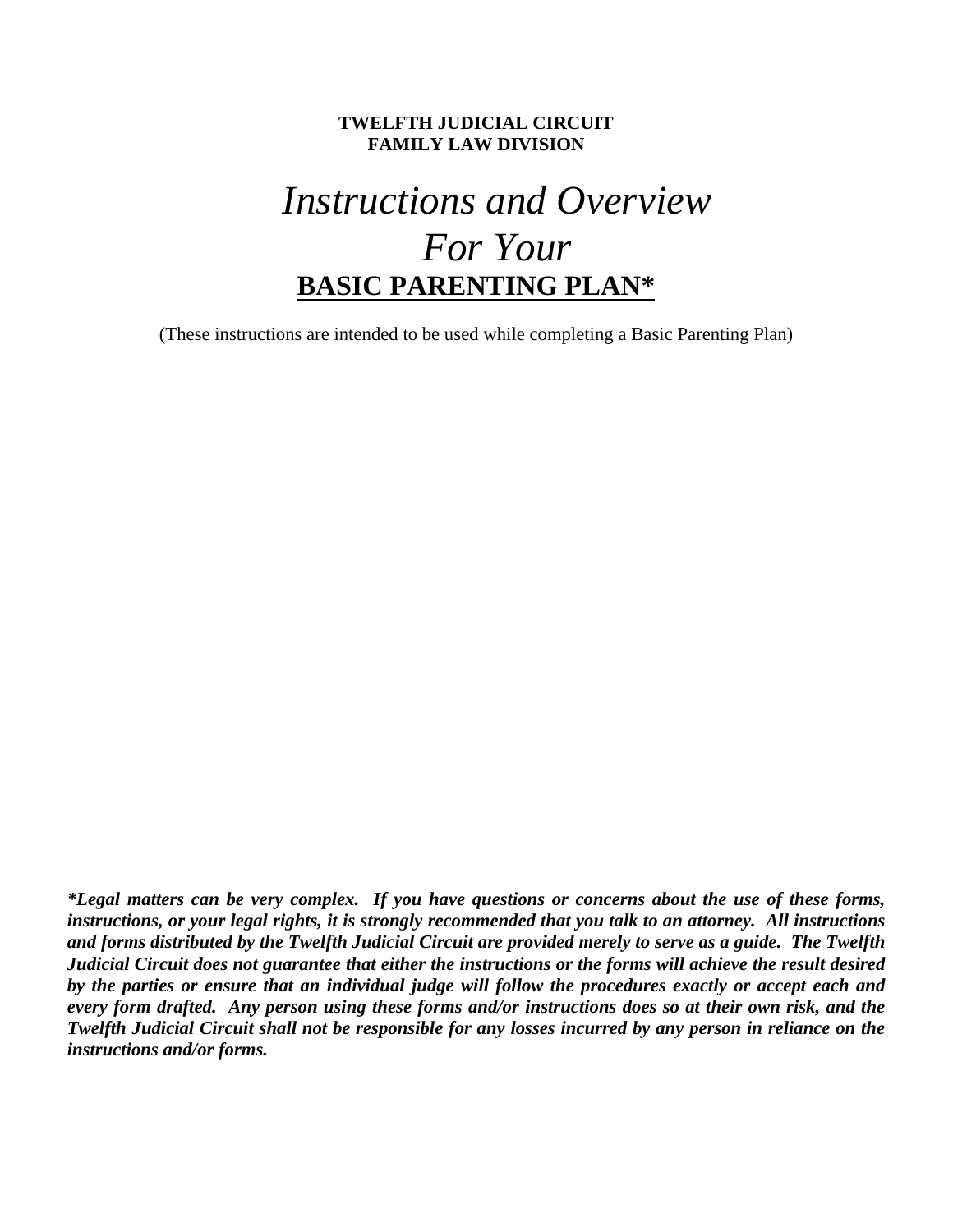## **For best results, complete the assessment in the 12th Judicial Circuit's "Instructions and Assessments for your Parenting Plan" prior to using the Basic Parenting Plan.**

## **Step One: Getting Started**

- 1. Before you fill in any part of the Basic Parenting Plan, you should make a copy of the blank form. Save this copy for when you are ready to fill out a final version to file with the Court.
- 2. At the top of the first page fill in the county where the plan is being filed or where the original action took place. This is the County of original jurisdiction, Sarasota, Manatee, or DeSoto.
- 3. On the top left side of the page, fill in the names of the Petitioner and the Respondent on the lines provided. If you have an existing court case, use the labels and names as they appear on the original documents filed with the court. If you do not have an existing court case, then it does not matter who is the petitioner or respondent until the case is filed.
- 4. On the top right side of the page, enter your case number and division, if you have one. If the Parenting Plan you are submitting is agreed upon by both parents, write "Both" otherwise, fill in the name of the parent who is proposing the Parenting Plan where it says "Parenting Plan of:".

## **Step Two: Identification of the Parties**

- 1. List the names of the Father and the Mother; as well as, their contact information.
- 2. List the minor children involved in this parenting plan, including their date of birth, current address, and future address, if known, or if the address is unknown then a location (ex. Albuquerque, New Mexico).
- 3. List any minor children that are not addressed by this plan. Include their date of birth, who they live with (ex. Aunt, Grandfather, etc.) and address.

## **Step Three: Choose your Options**

### **A. Contact Section**

**Weekly Contact:** Determine when your child(ren) will be in the care of each parent. Create a schedule for weekdays and for weekends. Also indicate whether this schedule will continue during the summer, or if you will have a different schedule for the child(ren) during the summer months.

**Holiday Contact:** Determine how the child(ren) will be spending time during holidays. Fill in the blanks by writing the appropriate parent's name to show where the child(ren) will be for the holidays. You may add other special occasions you celebrate below the printed list. Remember to write in beginning and ending dates and times if the selected option has blanks.

**Summer Contact:** Remember if you are agreeing to a schedule other than one provided options, remember to clearly explain the terms of your agreement.

### **B. Communication Section**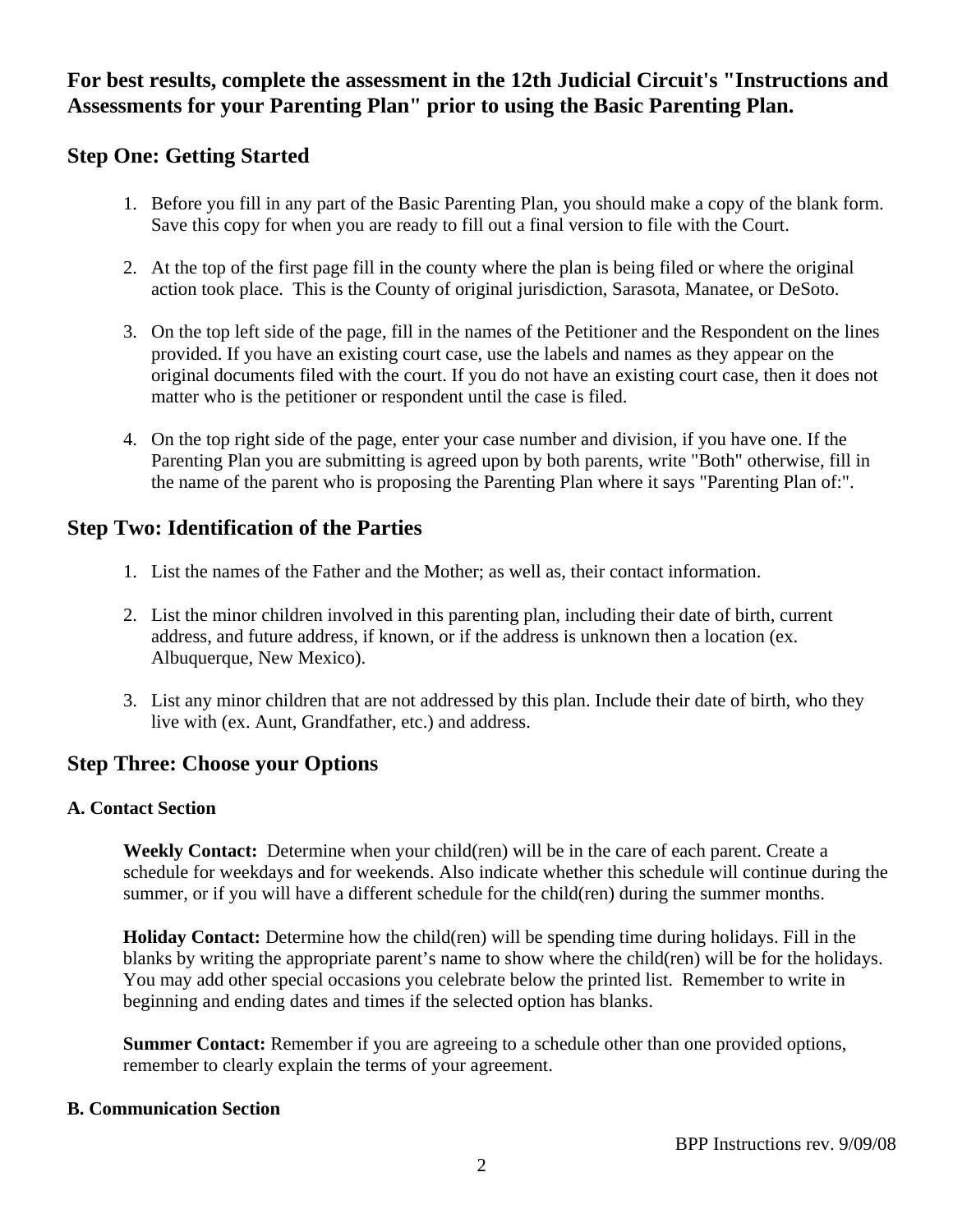**Virtual Communication**: Select all options that apply. Remember to write in specific days and times that communication will take place or number of times per week, etc.

**Communication:** List the means of communication. (Ex. Unrestricted, phone, email, etc.)

#### **C. Exchange and Travel Section**

Carefully read all of the options in each of the sections and check ALL that apply. Fill in the appropriate blanks and describe in detail your plan for exchanging the child(ren).

#### **D. Information Sharing Section**

Provide each parties' complete information. Review the information provided, about sharing information between parents, school and involvement in other activities.

#### **E. Other Terms Section**

Describe any other provisions you would like to include in your parenting plan.

#### **F. Dispute Resolution**

Decide whether you will agree to resolve any disputes that may arise in the future through mediation or other means.

## **Step Five: File with the Court**

If the plan is proposed by only one parent, then that parent alone should sign. If the plan is agreed to by both parents, both parents must sign the parenting plan and have their signatures witnessed by a **notary public** or **deputy clerk**. After completing the plan, you should file the original plan and a Notice of Filing with the Clerk of Court in the county where the petition was filed and keep a copy for your records. **NOTE**: If an agreed parenting plan is not filed by the parties, the Court shall establish a plan.

Even if you and your child(ren)'s other parent are unable to come to an agreement on a parenting plan, please complete the assessment to determine which parenting plan may be right for your family. Purchase the appropriate parenting plan from the Clerk of Court, or download the plan from the  $12<sup>th</sup>$  Judicial Circuit's website at www.jud12.flcourts.org. Prepare as a draft in the event your case is referred to mediation.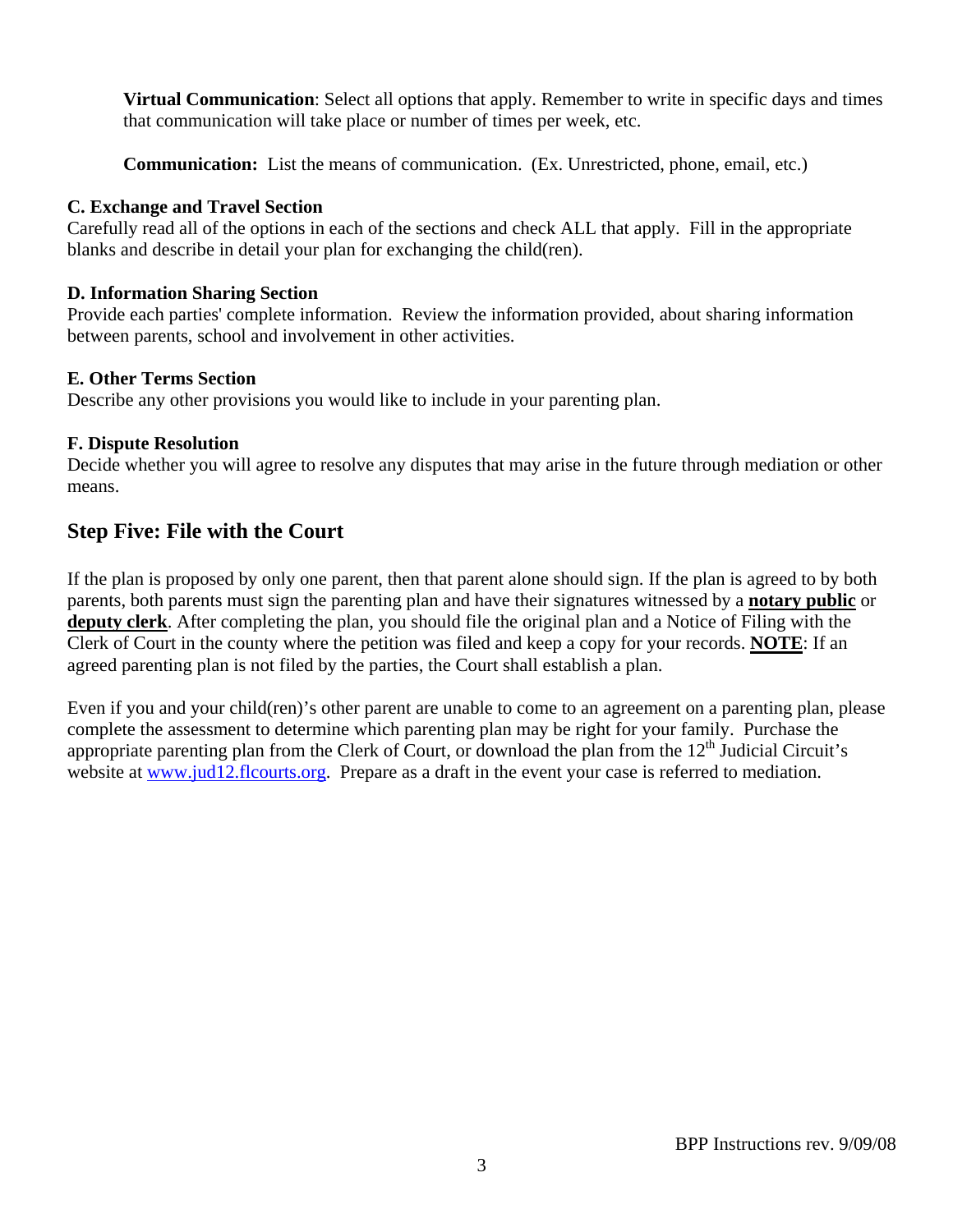#### *The Do's and Don'ts of Parenting*  **Both Parents**

#### **DO:**

- Maintain healthy communication with your child(ren).
- Make it a priority to communicate regularly with the other Parent.
- Religiously follow the parenting plan to make the process routine, easy and positive for your child(ren).
- Strive to keep your word to the child(ren).
- Contact the other Parent immediately if there is an emergency involving the child(ren) while they are with you.

### **DON'T:**

Be uncooperative. The child(ren) will suffer consequences if their parents do not cooperate.

### **Parent A**

### **(The parent with whom the child has more time-sharing)**

### **DO:**

- Share information about school, teachers, activities, friends and relatives with the other Parent.
- Be flexible and supportive of the child(ren)'s relationship with the other Parent.
- Encourage excitement for the anticipated communication and/or travel with the other Parent.

### **DON'T:**

- Edit, coach, monitor, or otherwise interfere with the child(ren)'s communication with the other Parent.
- Take it personally if the child(ren) do not wish to call you regularly when they are with the other Parent.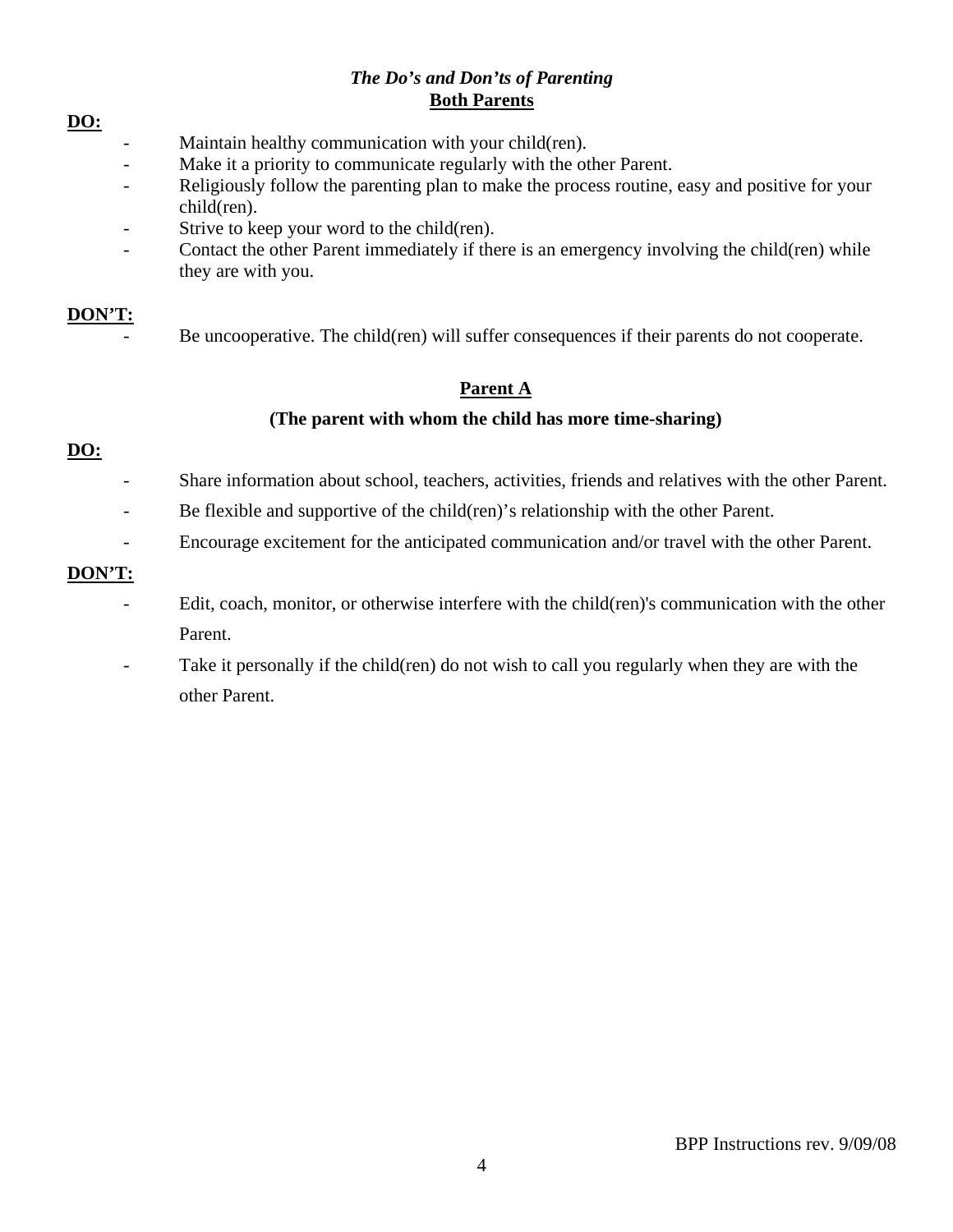### **IN THE CIRCUIT COURT OF THE TWELFTH JUDICIAL CIRCUIT IN AND FOR COUNTY, FLORIDA**

| Petitioner                                                                                       |                             |                        |                              |
|--------------------------------------------------------------------------------------------------|-----------------------------|------------------------|------------------------------|
| and                                                                                              |                             |                        | Case No.<br>Family Division: |
| Respondent                                                                                       |                             |                        |                              |
|                                                                                                  |                             |                        |                              |
|                                                                                                  | <b>BASIC PARENTING PLAN</b> |                        |                              |
| 1. PARENTING PLAN OF: Check all that apply<br>$\Box$ Both Parents                                | $\Box$ Mother               | $\Box$ Father          | □ Court Ordered Plan         |
| $\Box$ Temporary                                                                                 | $\Box$ Final Judgment       | $\Box$ Modification    |                              |
| <b>Name</b>                                                                                      |                             | <b>Phone</b>           | E-Mail                       |
|                                                                                                  | <b>Address</b>              |                        |                              |
|                                                                                                  |                             |                        |                              |
|                                                                                                  |                             |                        |                              |
|                                                                                                  |                             |                        |                              |
|                                                                                                  |                             |                        |                              |
| THIS PARENTING PLAN INVOLVES THE FOLLOWING CHILD(REN):                                           |                             |                        |                              |
| Name                                                                                             | <b>Date of Birth</b>        | <b>Current Address</b> | <b>Future Address</b>        |
|                                                                                                  |                             |                        |                              |
|                                                                                                  |                             |                        |                              |
|                                                                                                  |                             |                        |                              |
|                                                                                                  |                             |                        |                              |
|                                                                                                  |                             |                        |                              |
|                                                                                                  |                             |                        |                              |
| Child 1:<br>Child 2:<br>Child 3:<br>Child 4:                                                     |                             |                        |                              |
|                                                                                                  |                             |                        |                              |
| <b>Date of Birth</b><br><b>Name</b>                                                              |                             | <b>Current Address</b> |                              |
| Child 1:                                                                                         |                             |                        |                              |
| Child 5:<br>LIST ANY MINOR CHILDREN YOU HAVE NOT ADDRESSED BY THIS PLAN.<br>Child 2:<br>Child 3: |                             |                        |                              |

### **2. JURISDICTION**

**•The United States is the country of habitual residence of the child(ren).** 

**• The State of Florida maintains the most significant contacts with the child(ren) and is the most appropriate forum for addressing parenting contact.** 

**This Parenting Plan is a child custody determination for the purposes of the Uniform Child Custody Jurisdiction and Enforcement Act, the International Child Abduction Remedies Act, 42 U.S.C. ss 11601 et seq., the Parental Kidnapping Prevention Act, and the Convention on the Civil Aspects of International Child Abduction enacted at the Hague on October 25, 1980.**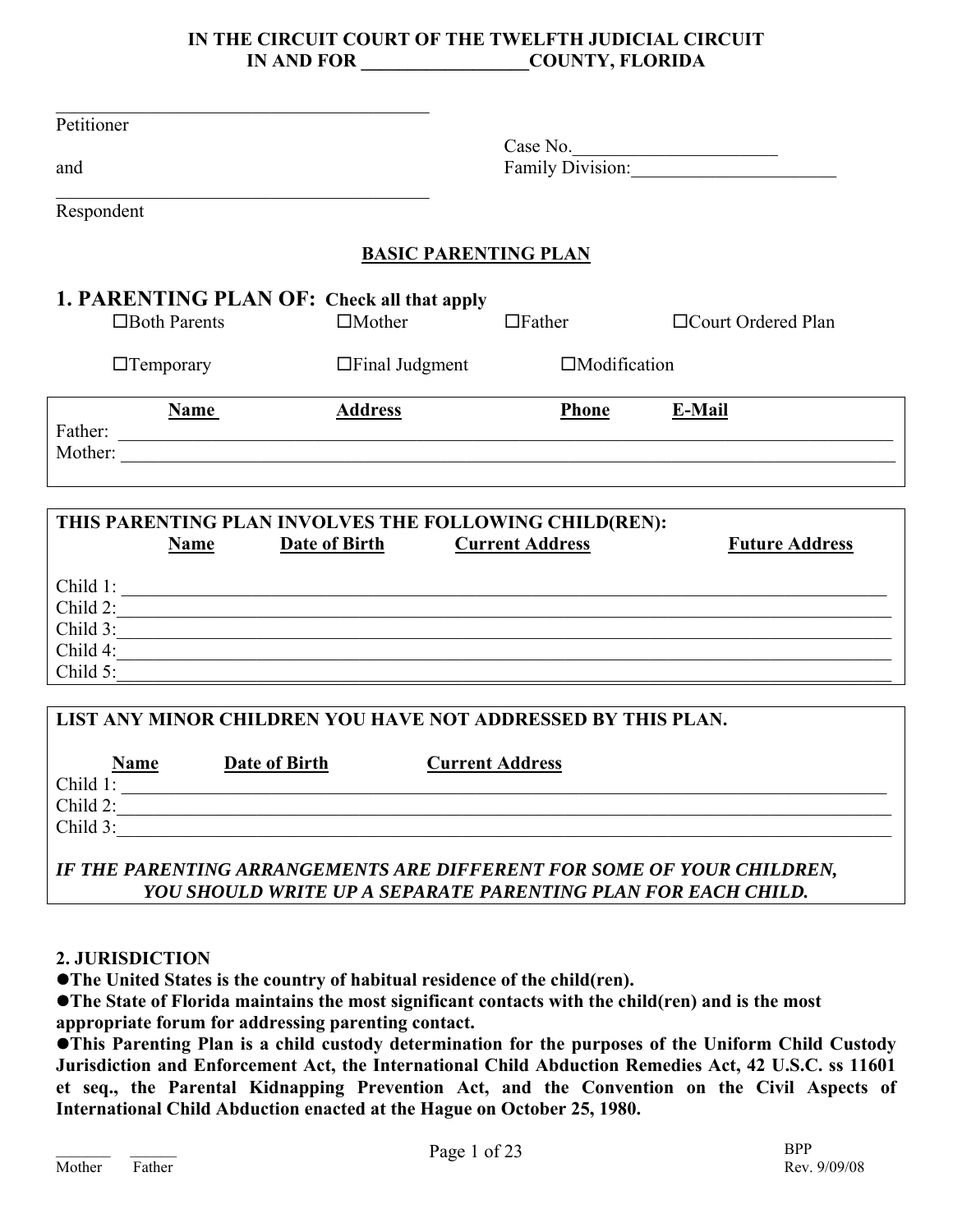### **• The State of Florida is the child(ren)'s home state for purposes of the Uniform Child Custody Jurisdiction and Enforcement Act.**

Venue is proper in the county of:  $\sqrt{\text{Select}}$  your County □Manatee □Sarasota □DeSoto County.

## **3. GENERAL PARENTING PRINCIPLES**

A. Shared Decision Making

**It is in the best interests of the minor child(ren) that both parents maintain shared decision-making for all major decisions that affect the child(ren). Such decisions include but are not limited to:** 

**Each Parent shall make decisions regarding the day-to-day care and control of the child(ren) while they are with that parent.** 

**▪Each parent will make emergency decisions affecting the health or safety of the child(ren), notifying the other parent at the earliest opportunity.** 

▪**Each parent shall have access to all academic, medical, and other health related information pertaining to the child(ren), and they shall sign any necessary documentation ensuring that both parents have access to said records. Both parents shall share all information to such records. ▪Each parent shall be responsible for getting their own copies of records and reports directly from** 

 **the school and medical facilities.** 

**▪Each parent has independent authority to confer with the child(ren)'s school, day care, medical and health related providers and other programs with regard to the child(ren)'s educational, emotional and social progress.** 

**▪Both parents shall be listed as emergency contacts for the child(ren).** 

**▪Each parent shall make sure the other parent has current home, work, and emergency address and contact information for the other parent.** 

B. In the event the parties do not agree on a parental decision: √ *Check all that apply*

 $\square$  The parents shall first submit the issue to mediation.

 $\square$  The parents shall submit the issue to the court at the earliest available date.

 $\Box$  The ultimate decision making authority shall be made by:  $\Diamond$  Check all that apply

 $\Box$  Academic/educational needs of the child(ren)  $\Box$  Mother  $\Box$  Father

 $\Box$  Medical/health related needs of the child(ren)  $\Box$  Mother  $\Box$  Father

 $\Box$  Extra-curricular needs of the child(ren)  $\Box$  Mother  $\Box$  Father

 $\Box$  Religion  $\Box$  Mother  $\Box$  Father

 $\square$  Discipline  $\square$  Mother  $\square$  Father

 $\square$  \_\_\_\_\_\_\_\_\_\_\_\_\_\_\_\_\_ needs of the child(ren)  $\square$  Mother  $\square$  Father

## **4. CHILDREN'S RIGHTS**

z**Each child has a right:** 

**▪To have two parents to love without fear of anger or guilt from the other; and** 

**▪To develop an independent and meaningful relationship with the other parent, and to respect the differences of each parent and their home; and** 

**▪To be absent, insulated and protected from the parents' differences with each other and arguments or discussions; and** 

**▪Be free of negative comments and behavior by one parent about the other; and**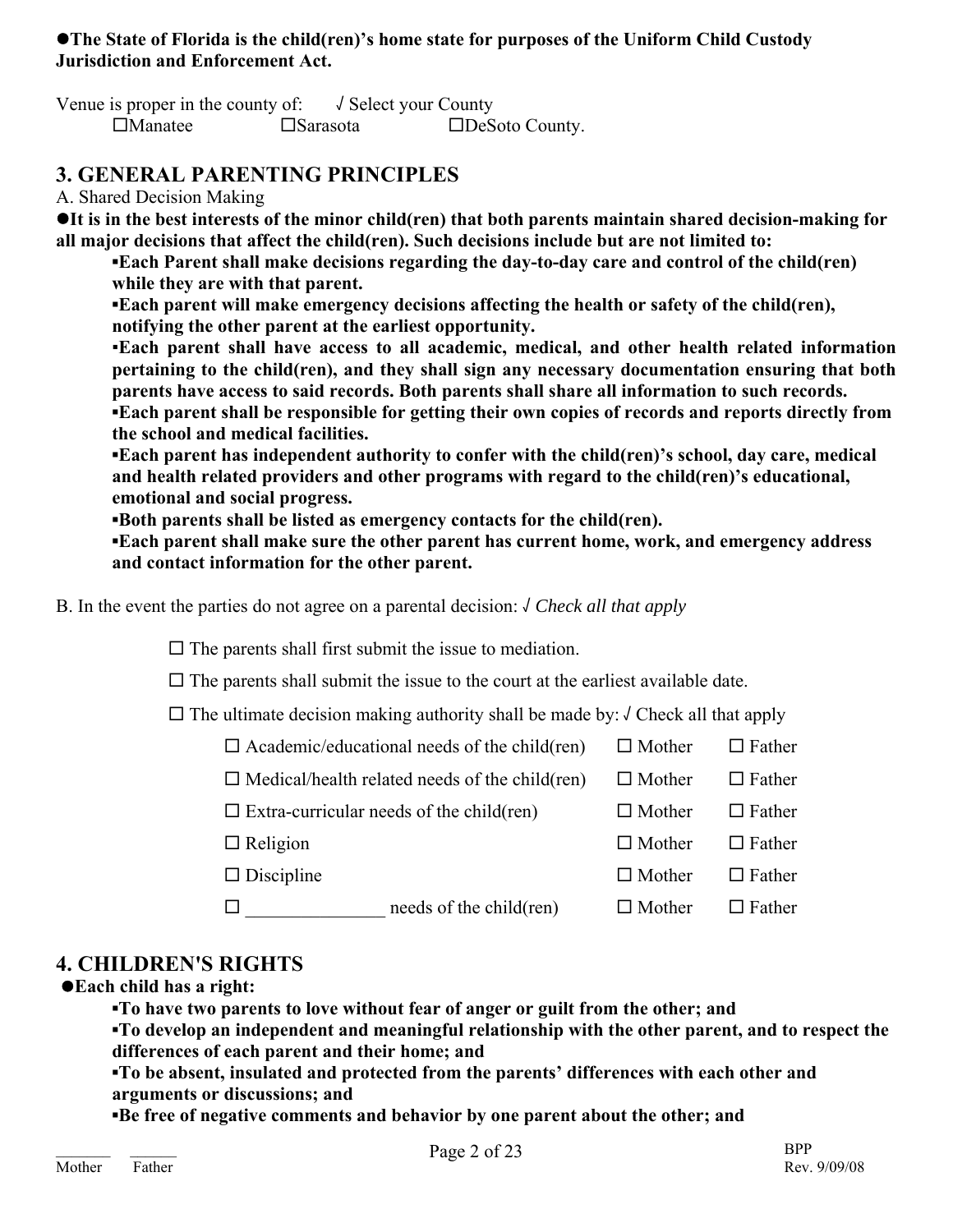**▪To be absent, insulated and protected from disparaging, belittling or alienating statements about the other parent; and** 

**▪To not be used as a messenger, delivery means or means of communication with the other parent; and** 

**▪To not be questioned about the other parent.** 

## **5. EDUCATION**

The children shall be enrolled/registered in school by: √ *Check only one* 

 $\Box$  Mother  $\Box$  Father

**NOTE:** This assignment does not determine where the child(ren) shall attend school. That determination shall be made by the school district rules.

| The child(ren) shall attend (if known): $\sqrt{C}$ <i>Check all that apply</i>          |  |                                                                                  |                                                                          |
|-----------------------------------------------------------------------------------------|--|----------------------------------------------------------------------------------|--------------------------------------------------------------------------|
| $\Box$ Child Care:<br>Paid by: $\Box$ Mother $\_\_\_\%$ $\Box$ Father $\_\_\_\%$        |  |                                                                                  |                                                                          |
|                                                                                         |  |                                                                                  |                                                                          |
| $\Box$ Pre-School:<br>Paid by: $\Box$ Mother $\_\_\_\%$ $\Box$ Father $\_\_\_\%$        |  |                                                                                  |                                                                          |
| $\Box$ Public School                                                                    |  |                                                                                  |                                                                          |
|                                                                                         |  |                                                                                  |                                                                          |
|                                                                                         |  | $\Box$ Elementary                                                                |                                                                          |
|                                                                                         |  |                                                                                  |                                                                          |
|                                                                                         |  | $\Box$ High School<br>Paid by: $\Box$ Mother $\_\_\_\%$ $\Box$ Father $\_\_\_\%$ |                                                                          |
|                                                                                         |  |                                                                                  |                                                                          |
|                                                                                         |  |                                                                                  |                                                                          |
| □ Before School Program:<br>Paid by: □ Mother _____ % □ Father ____%                    |  |                                                                                  |                                                                          |
|                                                                                         |  |                                                                                  |                                                                          |
| □ After School Program:<br>Paid by: □ Mother _____ % □ Father ____%                     |  |                                                                                  |                                                                          |
|                                                                                         |  |                                                                                  |                                                                          |
| $\Box$ Special Education:<br>Paid by: $\Box$ Mother $\_\_\_$ % $\Box$ Father $\_\_\_$ % |  |                                                                                  |                                                                          |
|                                                                                         |  |                                                                                  | $\Box$ Home School: Taught by: $\Box$ Mother $\Box$ Father $\Box$ Other: |
|                                                                                         |  |                                                                                  |                                                                          |
| $\Box$ Tutoring:<br>Paid by: $\Box$ Mother $\_\_\_$ % $\Box$ Father $\_\_\_$ %          |  |                                                                                  |                                                                          |

Extra-curricular Activities: √ *Check all that apply*

 $\square$  Either parent may register the child(ren) and allow them to participate in the activity of the child(ren)'s choice.

 $\Box$  The parents must mutually agree to all extra-curricular activities.

 $\Box$  The parent with the minor child(ren) shall transport the minor child(ren) to and/or from all mutually agreed upon extra-curricular activities, providing all necessary uniforms and equipment within the parent's possession.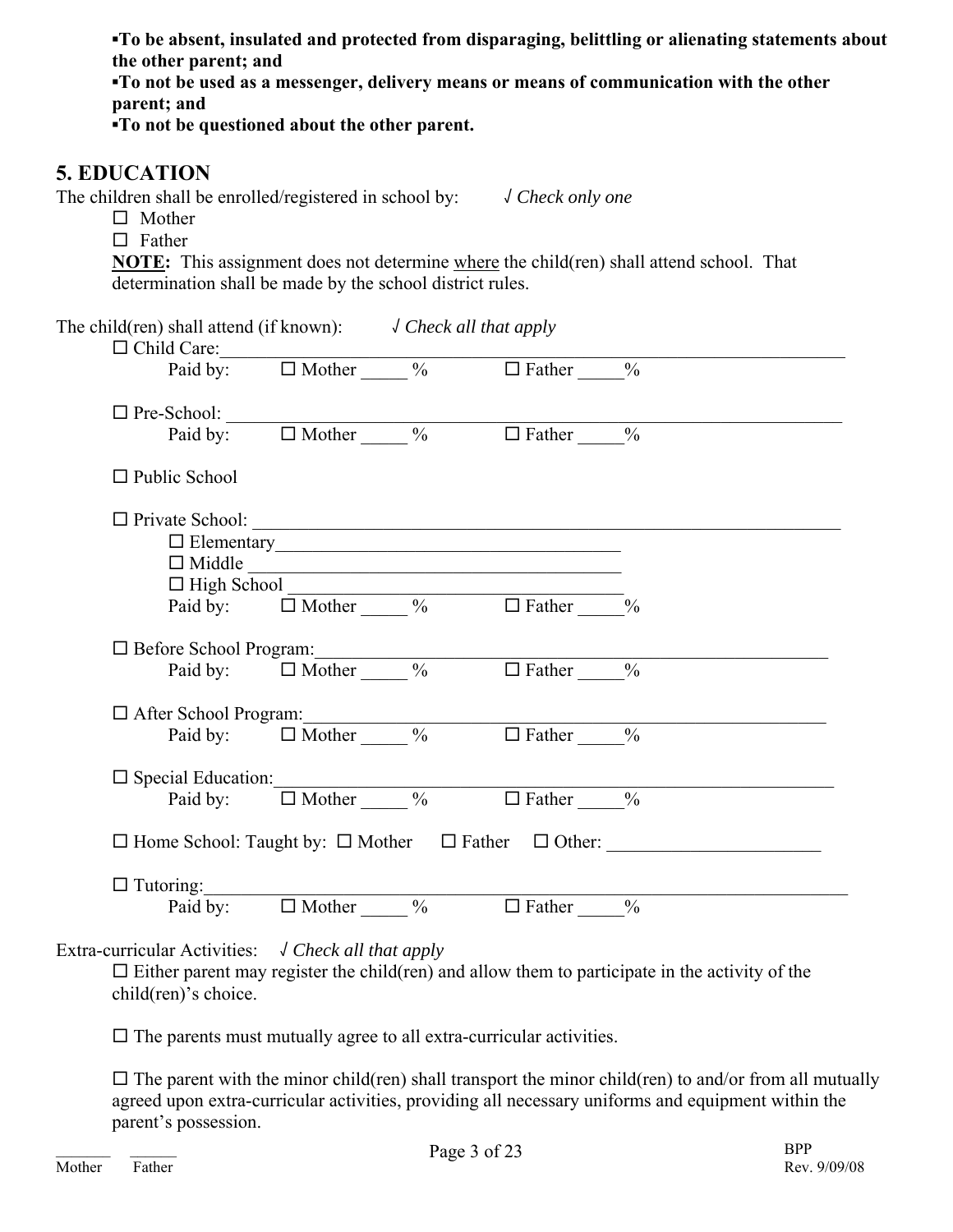|                                                                                                                                                                                                                                                                                                                                                                                                                                                       |                                                              | $\Box$ The costs of the extra-curricular activities shall be<br>Paid by: $\Box$ Mother $\_\_\_\%$ $\Box$ Father $\_\_\_\%$ |                                                                                                                 |  |
|-------------------------------------------------------------------------------------------------------------------------------------------------------------------------------------------------------------------------------------------------------------------------------------------------------------------------------------------------------------------------------------------------------------------------------------------------------|--------------------------------------------------------------|----------------------------------------------------------------------------------------------------------------------------|-----------------------------------------------------------------------------------------------------------------|--|
| $\Box$ The uniforms and equipment required for extra-curricular activities shall be                                                                                                                                                                                                                                                                                                                                                                   | Paid by: $\Box$ Mother $\_\_\_\%$ $\Box$ Father $\_\_\_\%$   |                                                                                                                            |                                                                                                                 |  |
|                                                                                                                                                                                                                                                                                                                                                                                                                                                       |                                                              |                                                                                                                            |                                                                                                                 |  |
| $\square$ No changes can occur without the written consent of both parents or court order.                                                                                                                                                                                                                                                                                                                                                            |                                                              |                                                                                                                            |                                                                                                                 |  |
| $\Box$ If the child (ren) attend summer camps, the costs and efforts shall be:<br>Paid by:                                                                                                                                                                                                                                                                                                                                                            |                                                              | $\Box$ Mother $\Box$ % $\Box$ Father $\Box$ %                                                                              | $\Box$ Parent scheduled to have the child(ren) during that time period; or                                      |  |
| ●Parents shall discuss all medical, psychological, counseling, therapeutic, optical, orthodontic, dental or<br>other health related care and needs of the child(ren).<br>OIn the event of serious illness, accident or hospitalization affecting the health of the child(ren), the<br>parent with the knowledge of such event shall immediately notify the other parent.<br>notice in advance of the appointment to allow the other parent to attend. | $\sqrt$ Check all that apply                                 |                                                                                                                            | $\Box$ A parent scheduling a routine appointment for the child(ren) will give the other parent $\Box$ days      |  |
|                                                                                                                                                                                                                                                                                                                                                                                                                                                       |                                                              |                                                                                                                            |                                                                                                                 |  |
| $\Box$ The parents have agreed to the following medical care providers:                                                                                                                                                                                                                                                                                                                                                                               |                                                              |                                                                                                                            | Pediatrician entre a contra de la contra de la contra de la contra de la contra de la contra de la contra de la |  |
|                                                                                                                                                                                                                                                                                                                                                                                                                                                       |                                                              |                                                                                                                            |                                                                                                                 |  |
|                                                                                                                                                                                                                                                                                                                                                                                                                                                       |                                                              |                                                                                                                            |                                                                                                                 |  |
|                                                                                                                                                                                                                                                                                                                                                                                                                                                       |                                                              |                                                                                                                            |                                                                                                                 |  |
|                                                                                                                                                                                                                                                                                                                                                                                                                                                       |                                                              |                                                                                                                            |                                                                                                                 |  |
|                                                                                                                                                                                                                                                                                                                                                                                                                                                       |                                                              |                                                                                                                            |                                                                                                                 |  |
|                                                                                                                                                                                                                                                                                                                                                                                                                                                       |                                                              |                                                                                                                            |                                                                                                                 |  |
| Other                                                                                                                                                                                                                                                                                                                                                                                                                                                 |                                                              |                                                                                                                            |                                                                                                                 |  |
|                                                                                                                                                                                                                                                                                                                                                                                                                                                       |                                                              |                                                                                                                            |                                                                                                                 |  |
| $\Box$ Uncovered medical expenses of the child (ren) shall be<br>Paid by:                                                                                                                                                                                                                                                                                                                                                                             |                                                              |                                                                                                                            |                                                                                                                 |  |
|                                                                                                                                                                                                                                                                                                                                                                                                                                                       | $\Box$ Mother $\_\_\_\%$ $\Box$ Father $\_\_\_\%$            |                                                                                                                            |                                                                                                                 |  |
| $\Box$ Uncovered dental and/or orthodontic expenses of the child(ren) shall be                                                                                                                                                                                                                                                                                                                                                                        |                                                              |                                                                                                                            |                                                                                                                 |  |
| Paid by:                                                                                                                                                                                                                                                                                                                                                                                                                                              | $\Box$ Mother $\_\_\_\_\%$ $\Box$ Father $\_\_\_\\%$         |                                                                                                                            |                                                                                                                 |  |
|                                                                                                                                                                                                                                                                                                                                                                                                                                                       |                                                              |                                                                                                                            | $\Box$ Uncovered psychological, counseling, therapeutic or other health related needs of the child (ren)        |  |
| expenses shall be                                                                                                                                                                                                                                                                                                                                                                                                                                     | Paid by: $\Box$ Mother $\_\_\_\_$ % $\Box$ Father $\_\_\_$ % |                                                                                                                            |                                                                                                                 |  |
|                                                                                                                                                                                                                                                                                                                                                                                                                                                       |                                                              |                                                                                                                            |                                                                                                                 |  |
|                                                                                                                                                                                                                                                                                                                                                                                                                                                       |                                                              |                                                                                                                            |                                                                                                                 |  |

Each parent may provide religious instruction in the faith they so desire.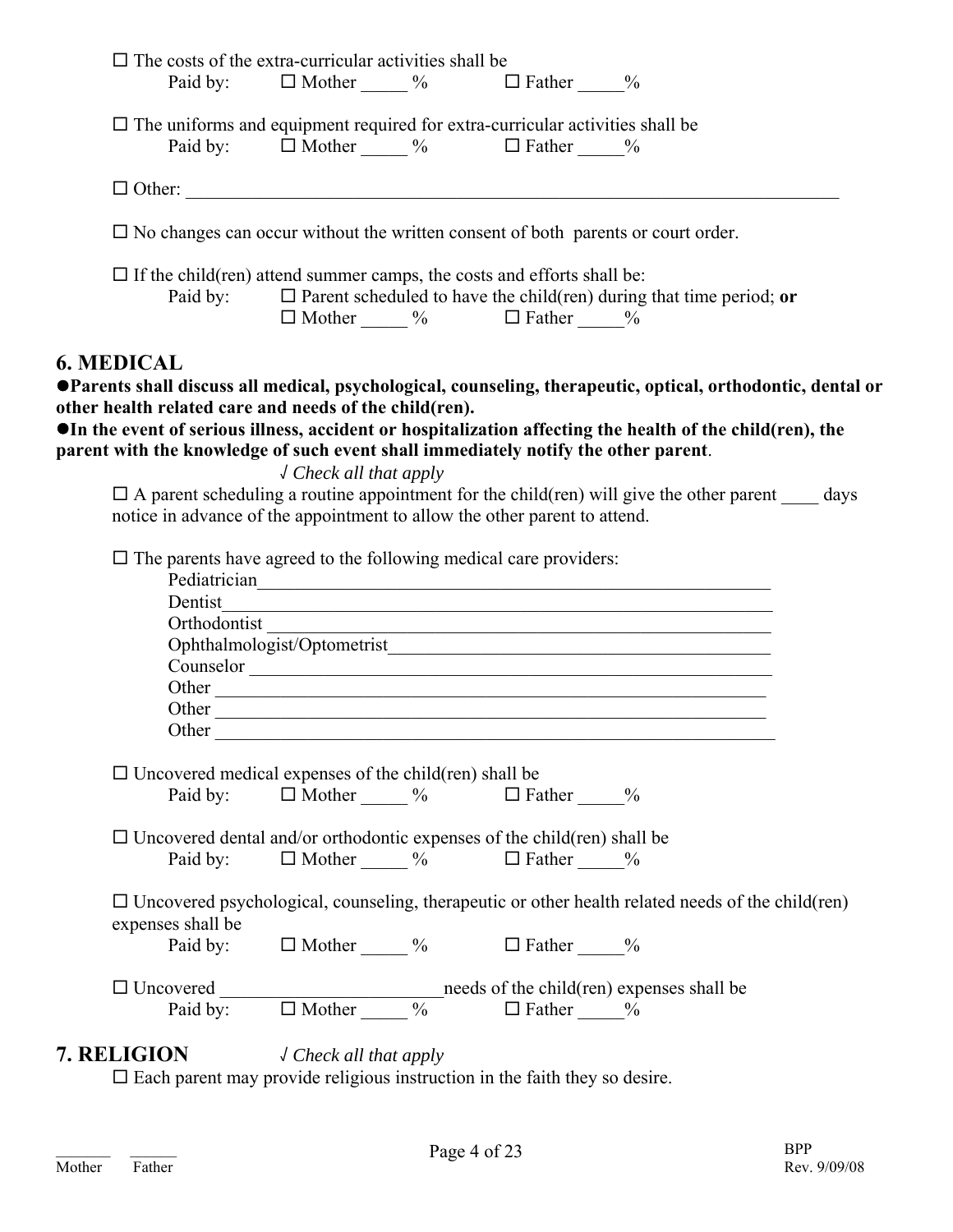$\Box$  <br> The parents have agreed that the child(ren)'s religious training shall be in the faith of :

|        | A. The costs of such training shall be<br>$\Box$ Mother $\Box$ $\%$ $\Box$ Father $\Box$<br>Paid by:                                                                                                                                                                                                               |                            |
|--------|--------------------------------------------------------------------------------------------------------------------------------------------------------------------------------------------------------------------------------------------------------------------------------------------------------------------|----------------------------|
|        | B. The efforts and transportation needed for training shall be<br>Paid by: $\Box$ Mother $\_\_\_\%$ $\Box$ Father $\_\_\_\%$                                                                                                                                                                                       |                            |
|        | <b>8. SCHEDULING</b><br>A. School Calendar<br>On or before 01 August each year, both parents shall obtain a copy of the school calendar for the next<br>school year to discuss and create a parenting contact calendar following the child's academic calendar                                                     |                            |
|        | and this Parenting Plan.<br>The parents shall follow the school calendar of: $\sqrt{C}$ Check all that apply<br>$\Box$ the oldest child                                                                                                                                                                            |                            |
|        | $\Box$ the youngest child                                                                                                                                                                                                                                                                                          |                            |
|        | $\Box$ the school calendar for: $\Box$ Manatee $\Box$ Sarasota $\Box$ DeSoto County                                                                                                                                                                                                                                |                            |
|        | School                                                                                                                                                                                                                                                                                                             |                            |
|        | <b>B.</b> Definitions<br>• Unless otherwise specified in this Agreement, the academic break periods or holidays,<br>Begin: At the end of the last scheduled day of classes before the holiday or break, and<br>End: On the evening before the first day of regularly scheduled classes after the holiday or break. |                            |
|        | C. Schedule Changes $\sqrt{C}$ Check all that apply<br>$\Box$ A parent requesting a change of schedule shall be responsible for any additional child care, efforts or<br>transportation costs resulting from the change.                                                                                           |                            |
|        | $\Box$ Reimbursement for additional childcare costs, caused by a parent's request for a schedule change,<br>shall be provided within _______ days of payment.                                                                                                                                                      |                            |
|        | D. Schedule Conflicts<br>• In the event holiday or vacation time conflicts with the ongoing parenting time, the scheduled holiday<br>or vacation time sharing shall be observed.                                                                                                                                   |                            |
|        | 9. COMMUNICATION WITH THE CHILD(REN)<br>● Each parents shall keep contact information current.<br>● Each parent shall maintain a working phone.<br>•Telephone contact shall not be monitored by or interrupted by the other parent.                                                                                |                            |
| apply  | The child(ren) may $\Box$ telephone and/or $\Box$ maintain internet/online access with either parent: $\sqrt{C \text{heck}}$ all that                                                                                                                                                                              |                            |
|        | $\Box$ Anytime                                                                                                                                                                                                                                                                                                     |                            |
|        | $\Box$ Monday $\Box$ Tuesday $\Box$ Wednesday $\Box$ Thursday $\Box$ Friday $\Box$ Saturday $\Box$ Sunday                                                                                                                                                                                                          |                            |
|        | $\Box$ During the hours of $\_\_\_\_\_\_\_\_\_\_\_\_\_\_\_\_\_\_$                                                                                                                                                                                                                                                  |                            |
| The:   | $\Box$ Other parent initiates contact $\Box$ Child(ren) initiates contact                                                                                                                                                                                                                                          |                            |
|        | □ Telephone contact shall not exceed: ______ minutes per call _______ times per day                                                                                                                                                                                                                                |                            |
| Mother | Page 5 of 23<br>Father                                                                                                                                                                                                                                                                                             | <b>BPP</b><br>Rev. 9/09/08 |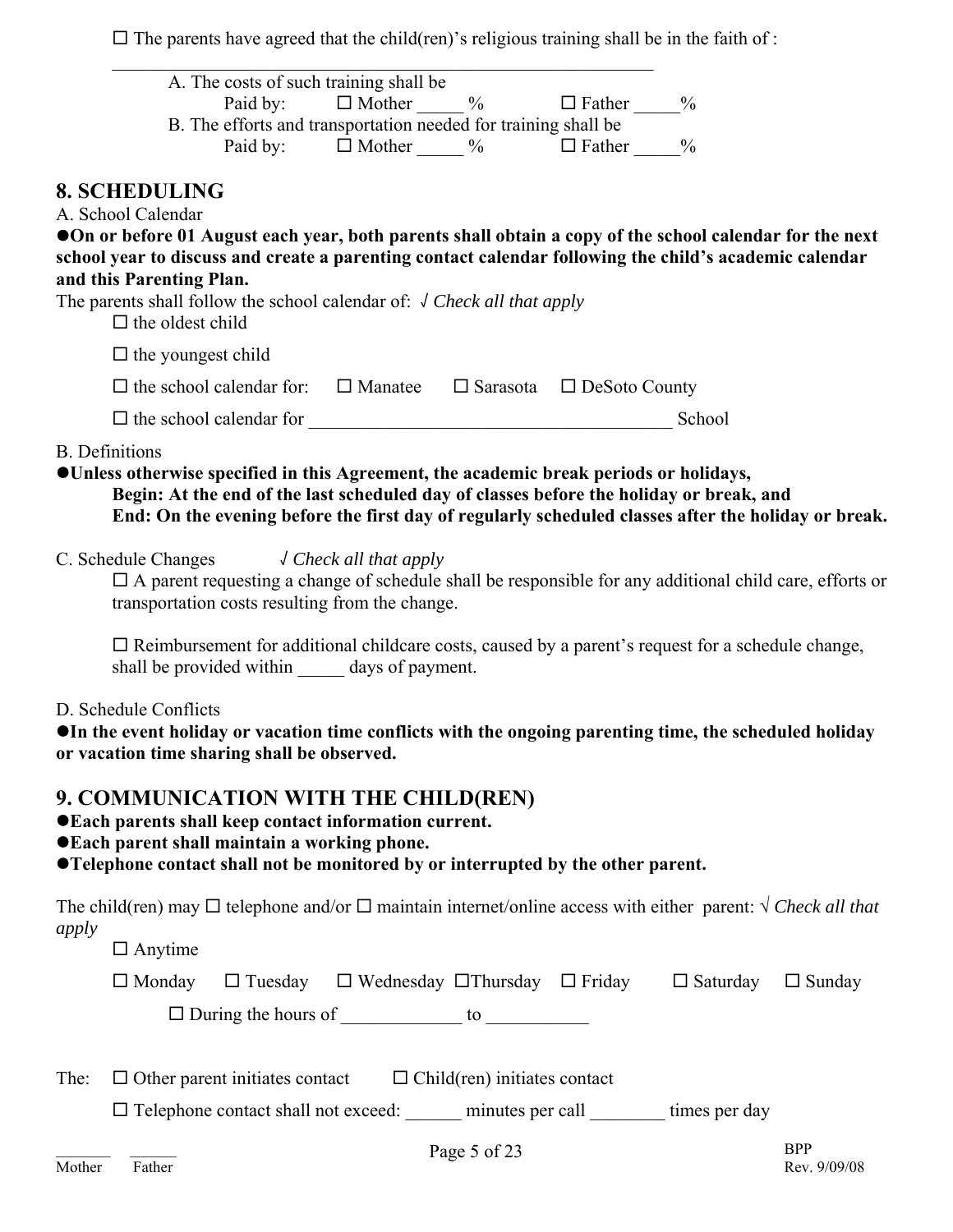| The cost of the cell phone and service shall be<br>Paid by: $\Box$ Mother $\_\_\_\%$<br>$\Box$ Father %                                                                                                                                                                                     |
|---------------------------------------------------------------------------------------------------------------------------------------------------------------------------------------------------------------------------------------------------------------------------------------------|
| The child(ren) may maintain internet/online access with either parent: $\sqrt{C}$ / $\sqrt{C}$ / $\sqrt{C}$ / $\sqrt{C}$ / $\sqrt{C}$ / $\sqrt{C}$ / $\sqrt{C}$ / $\sqrt{C}$ / $\sqrt{C}$ / $\sqrt{C}$ / $\sqrt{C}$ / $\sqrt{C}$ / $\sqrt{C}$ / $\sqrt{C}$ / $\sqrt{C}$ /<br>$\Box$ Anytime |
| $\Box$ Monday $\Box$ Tuesday $\Box$ Wednesday $\Box$ Thursday $\Box$ Friday $\Box$ Saturday<br>$\Box$ Sunday                                                                                                                                                                                |
| $\Box$ During the hours of $\_\_\_\_\_\_\_\_\_\_\_\_\_\_\_\_\_\_\_\_\_\_$                                                                                                                                                                                                                   |
| $\Box$ Other parent initiates contact $\Box$ Child(ren) initiates contact<br>The:                                                                                                                                                                                                           |
| $\Box$ The child(ren) may send/receive email.                                                                                                                                                                                                                                               |
| $\Box$ The child(ren) may make calls using the computer.                                                                                                                                                                                                                                    |
| $\Box$ The child(ren) may communicate on the following blogs, internet scrapbooks                                                                                                                                                                                                           |
|                                                                                                                                                                                                                                                                                             |
| The child (ren) may e-mail each parent at the following e-mail addresses:                                                                                                                                                                                                                   |
| Father:                                                                                                                                                                                                                                                                                     |
| The cost associated with maintaining internet online access shall be<br>$\Box$ Mother $\_\_\_\%$ $\Box$ Father $\_\_\_$<br>Paid by:                                                                                                                                                         |
| • The parents shall monitor the child(ren)'s use of the computer to insure their safety:<br>$\sqrt{\text{Check all that apply}}$                                                                                                                                                            |
| $\Box$ The parents agree to install parental controls on all computers used by the child (ren).                                                                                                                                                                                             |
| $\Box$ The parents agree that the child (ren)'s computer access will be supervised as follows:                                                                                                                                                                                              |
| <b>10. COMMUNICATION BETWEEN PARENTS</b><br>Parents shall communicate by:<br>$\sqrt$ Check all that apply<br>$\Box$ Telephone<br>$\Box$ In Person<br>$\square$ E-Mail                                                                                                                       |
| $\Box$ Notebook that is transported in child (ren)'s backpack                                                                                                                                                                                                                               |
| $\Box$ Third Party<br>$\Box$ Text Message<br>$\Box$ Letter<br>$\Box$ Other:                                                                                                                                                                                                                 |
| <b>11. CHILD CARE PROVIDERS</b><br>$\sqrt$ Check all that apply<br>• Child Care Provider means any party other than the parent who is caring for the child(ren).                                                                                                                            |
| $\Box$ Parents may individually select appropriate child care providers.                                                                                                                                                                                                                    |
| $\square$ Parents agree the following individuals can be used as child care providers:                                                                                                                                                                                                      |
| $\Box$ All child care providers must be agreed upon by both parents.                                                                                                                                                                                                                        |
| $\Box$ Each parent must offer the other parent the opportunity to care for the child(ren) before using a child<br>care provider for any period exceeding _______ day(s).                                                                                                                    |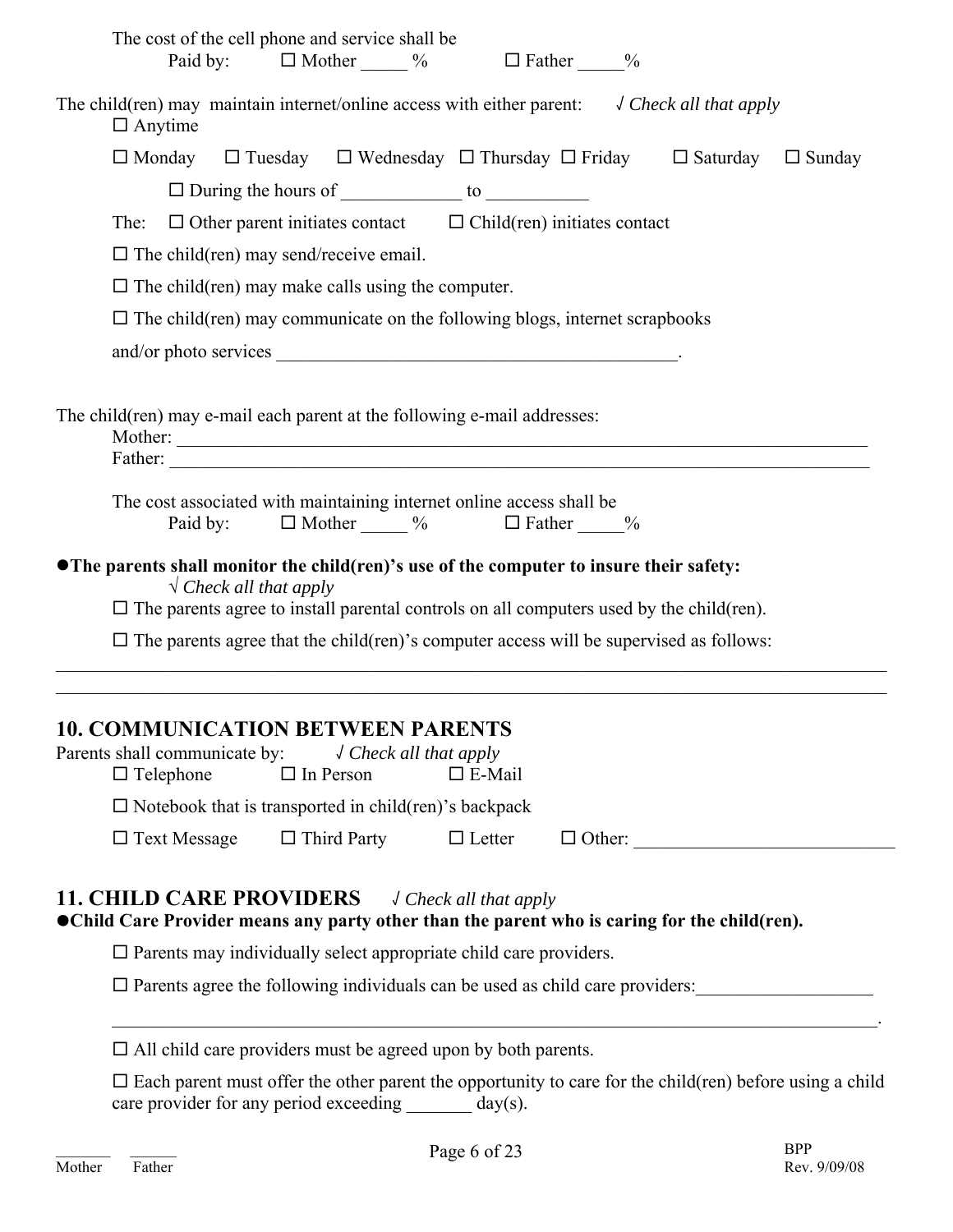## **12. CONFLICT RESOLUTION**

**Parents will first attempt to cooperatively resolve any disputes that may arise over the terms of this Parenting Plan, outside the presence of their child(ren).** 

#### **•These provisions are not applicable if immediate court action is required to protect the child(ren) in an emergency situation.**

If the parents are unable to reach an agreement, the parents shall: √ *Check all that apply*

 $\mathcal{L}_\mathcal{L} = \mathcal{L}_\mathcal{L} = \mathcal{L}_\mathcal{L} = \mathcal{L}_\mathcal{L} = \mathcal{L}_\mathcal{L} = \mathcal{L}_\mathcal{L} = \mathcal{L}_\mathcal{L} = \mathcal{L}_\mathcal{L} = \mathcal{L}_\mathcal{L} = \mathcal{L}_\mathcal{L} = \mathcal{L}_\mathcal{L} = \mathcal{L}_\mathcal{L} = \mathcal{L}_\mathcal{L} = \mathcal{L}_\mathcal{L} = \mathcal{L}_\mathcal{L} = \mathcal{L}_\mathcal{L} = \mathcal{L}_\mathcal{L}$ 

 $\square$  Select a professional to help resolve the issue(s); and

If the parents are unable to mutually agree on a professional, the parents shall use:

 Unless otherwise agreed, the professional shall be Paid by:  $\Box$  Mother  $\%$   $\Box$  Father  $\%$ 

 $\square$  Use mediation to help resolve the issue; and

If the parents are unable to mutually agree on a mediator, the parents shall use:

|          |               |      | Unless otherwise agreed during mediation, the mediator shall be |  |  |
|----------|---------------|------|-----------------------------------------------------------------|--|--|
| Paid by: | $\Box$ Mother | $\%$ | $\Box$ Father                                                   |  |  |

 $\Box$  Other:

## **13. MODIFICATIONS TO THIS AGREEMENT**

**This agreement may be modified on a temporary basis provided both parents agree in writing. When the parents do not agree, this agreement remains in effect.** 

**•If both parents agree to make a change to this agreement, such modification must be in writing, signed by both parties and filed with the court.** 

## **14. TRANSPORTATION REQUIREMENTS**

**• All necessary information will accompany the child(ren) including:** 

- **▪ Medicine and dosage in its original packaging**
- **▪ Homework assignments, school projects and directions**
- **▪ Social activities with equipment**
- **▪ Appointments**
- **▪ Sleep / meal schedules**

**• During all transportation exchanges neither parent shall display anger, sarcasm or profanity in the presence of the child(ren).** 

**• Required child(ren)'s belongings will be provided to the parent by the transporting parent.** 

**• Each parent shall ensure each child has adequate clothing and personal effects for the duration of the visit with the other parent.** 

**• Each parent shall return each child clean, fed, with the clothes, personal effects and toys they took with them.** 

### √ *Check all that apply*

- $\Box$  The parent sending the child(ren) to the other parent will provide transportation.
- $\square$  The parent receiving the child(ren) will provide transportation.
- $\Box$  All transportation will be provided by the:  $\Box$  Mother  $\Box$  Father
- $\Box$  Exchanges shall occur:
	- $\Box$  When school is in session, at the school.
	- When school is not in session, at \_\_\_\_\_\_\_\_\_\_\_\_\_\_\_\_\_\_\_\_\_\_\_\_\_\_\_\_\_\_\_\_\_\_\_\_\_.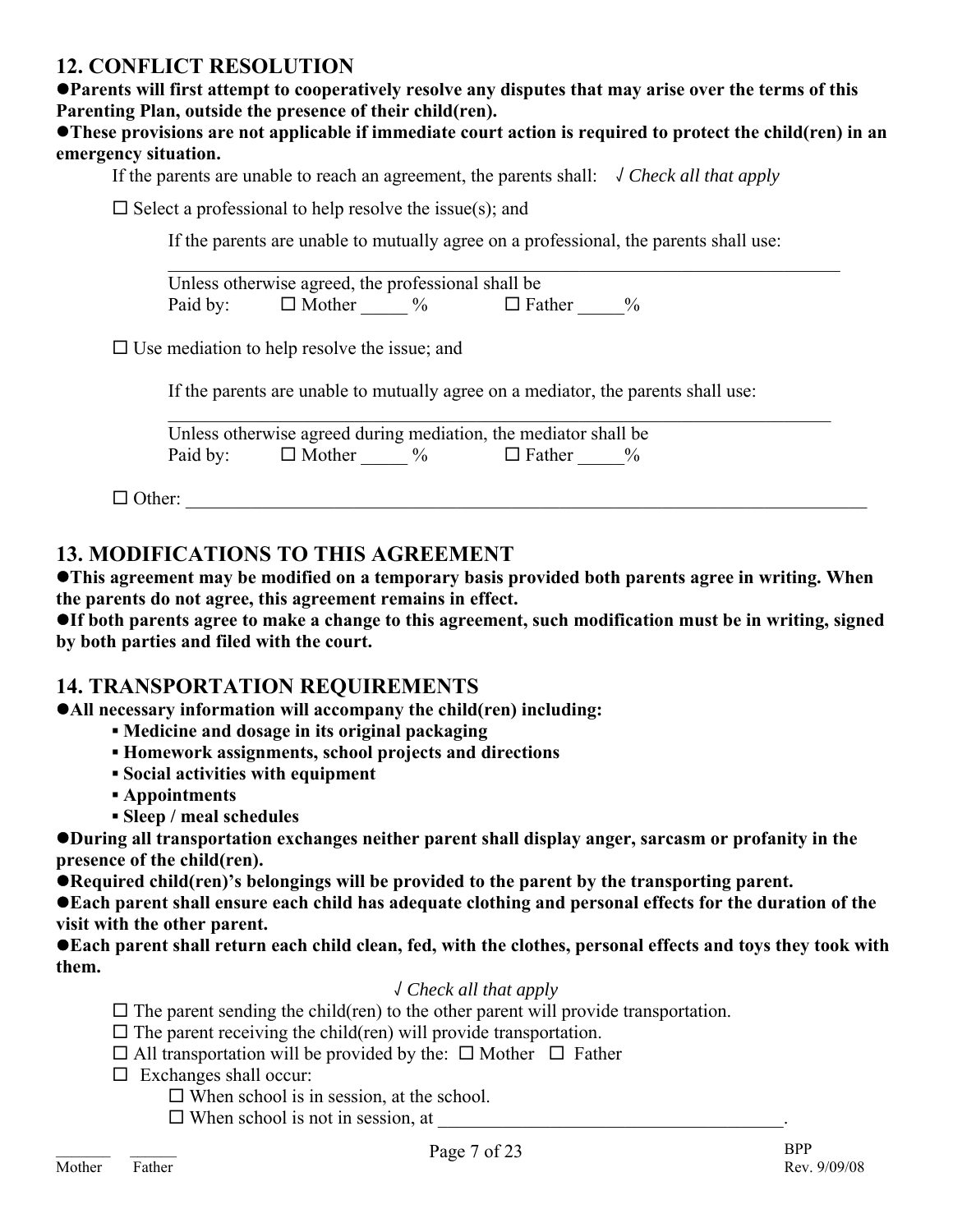$\Box$  At the parents' home. At \_\_\_\_\_\_\_\_\_\_\_\_\_\_\_\_\_\_\_\_\_\_\_\_\_\_\_\_\_\_\_\_\_\_\_\_\_\_\_\_\_\_\_\_\_\_\_\_\_\_\_\_\_\_\_\_\_\_\_\_\_.

 $\Box$  If either parent is more than \_\_\_\_\_\_\_\_ minutes late, without prior notice, the parent with the child(ren) may make other plans with the child(ren).

 $\Box$  In addition to the parents, the following person(s) may pick up or deliver a child:

 $\mathcal{L}_\mathcal{L} = \mathcal{L}_\mathcal{L} = \mathcal{L}_\mathcal{L} = \mathcal{L}_\mathcal{L} = \mathcal{L}_\mathcal{L} = \mathcal{L}_\mathcal{L} = \mathcal{L}_\mathcal{L} = \mathcal{L}_\mathcal{L} = \mathcal{L}_\mathcal{L} = \mathcal{L}_\mathcal{L} = \mathcal{L}_\mathcal{L} = \mathcal{L}_\mathcal{L} = \mathcal{L}_\mathcal{L} = \mathcal{L}_\mathcal{L} = \mathcal{L}_\mathcal{L} = \mathcal{L}_\mathcal{L} = \mathcal{L}_\mathcal{L}$ 

## **15. TIME SHARING PLANS:**

√ *Identify the Parents*

| Parent A: $\Box$ Mother | $\Box$ Father |
|-------------------------|---------------|
| Parent B: $\Box$ Mother | $\Box$ Father |

√ *Check ONE plan*

## **2/2/3 Plan**

| Monday       | Tuesday       | Wednesday    | Thursday     | Friday       | Saturday     | Sunday       |
|--------------|---------------|--------------|--------------|--------------|--------------|--------------|
| Parent       | Parent        | Parent       | Parent       | Parent       | Parent       | Parent       |
| A            | $\mathcal{A}$ | B            | B.           | $\mathbf{A}$ | A            | A            |
| Parent       | Parent        | Parent       | Parent       | Parent       | Parent       | Parent       |
| B            | B.            | $\mathbf{A}$ | A            | B            | B            | B            |
| Parent       | Parent        | Parent       | Parent       | Parent       | Parent       | Parent       |
| $\mathbf{A}$ | $\mathbf{A}$  | B            | B            | A            | $\mathbf{A}$ | $\mathbf{A}$ |
| Parent       | Parent        | Parent       | Parent       | Parent       | Parent       | Parent       |
| B            | B             | A            | A            | B            | B            | B            |
| Parent       | Parent        | Parent       | Parent       | Parent       | Parent       | Parent       |
| $\mathbf{A}$ | $\mathbf{A}$  | B.           | <sub>B</sub> | $\mathbf{A}$ | $\mathbf{A}$ | $\mathbf{A}$ |
| Parent       | Parent        | Parent       | Parent       | Parent       | Parent       | Parent       |
| Β            | Β             | A            | A            | B            | B            | B            |

## **3/2/2 Plan**

| Monday       | Tuesday | Wednesday    | Thursday     | Friday | Saturday | Sunday |
|--------------|---------|--------------|--------------|--------|----------|--------|
| Parent       | Parent  | Parent       | Parent       | Parent | Parent   | Parent |
| $\mathbf{A}$ | A       | $\mathbf{A}$ | B            | B      | A        | A      |
| Parent       | Parent  | Parent       | Parent       | Parent | Parent   | Parent |
| B            | B       | B            | A            | A      | B        | B      |
| Parent       | Parent  | Parent       | Parent       | Parent | Parent   | Parent |
| A            | A       | A            | B            | B      | A        | A      |
| Parent       | Parent  | Parent       | Parent       | Parent | Parent   | Parent |
| B            | B       | В            | $\mathbf{A}$ | A      | B        | B      |
| Parent       | Parent  | Parent       | Parent       | Parent | Parent   | Parent |
| A            | A       | A            | B            | B      | A        | A      |
| Parent       | Parent  | Parent       | Parent       | Parent | Parent   | Parent |
| B            | В       | Β            | A            | A      | В        | B      |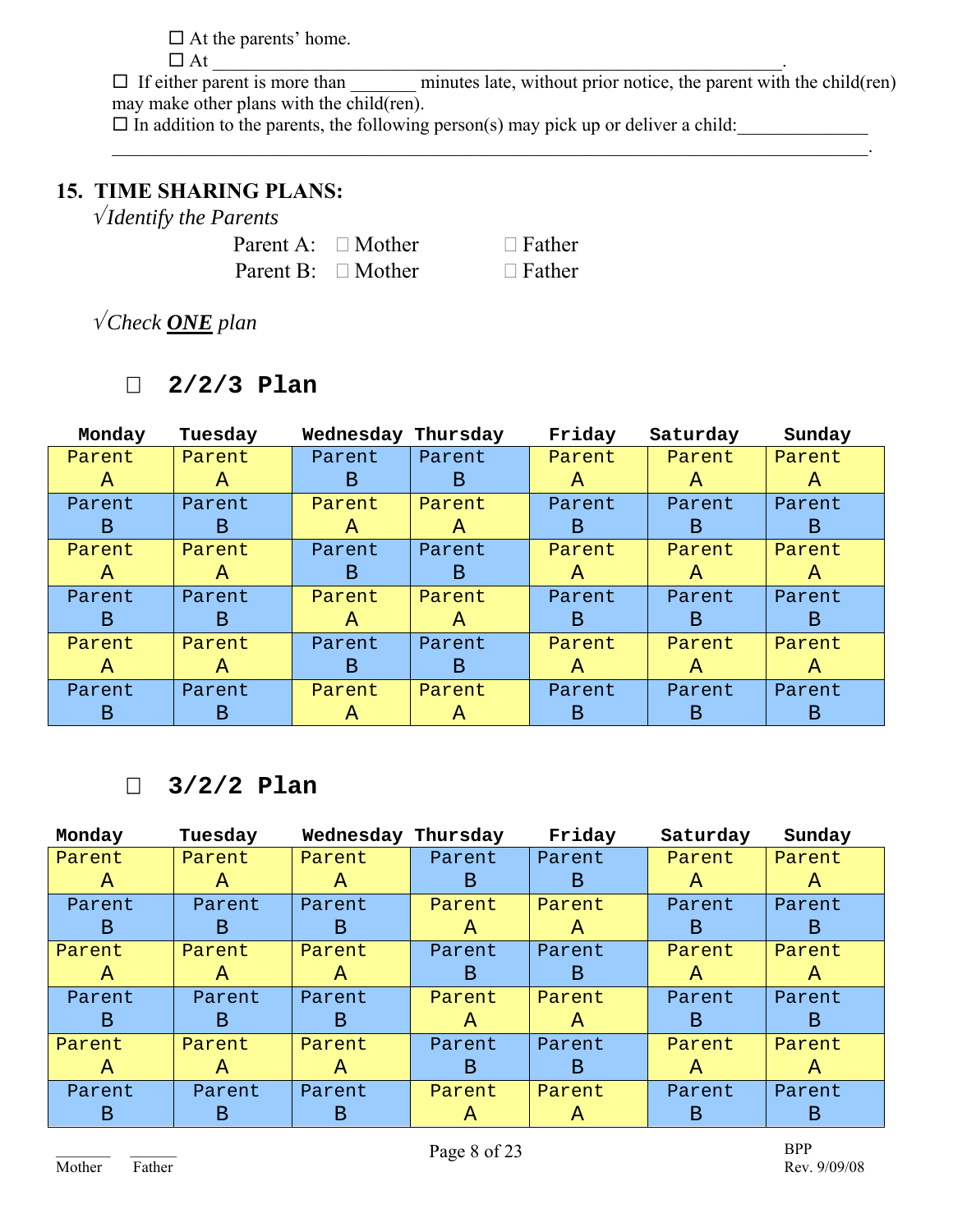## **2/3/4/5 Plan**

| Monday       | Tuesday       | Wednesday     | Thursday     | Friday       | Saturday     | Sunday |
|--------------|---------------|---------------|--------------|--------------|--------------|--------|
| Parent       | Parent        | Parent        | Parent       | Parent       | Parent       | Parent |
| $\mathbf{B}$ | $\mathbf{A}$  | $\mathcal{A}$ | A            | A            | $\mathbf{A}$ | B.     |
| Parent       | Parent        | Parent        | Parent       | Parent       | Parent       | Parent |
| B.           | $\mathbf{A}$  | $\mathcal{A}$ | A            | B            | B.           | B      |
| Parent       | Parent        | Parent        | Parent       | Parent       | Parent       | Parent |
| B.           | $\mathcal{A}$ | $\mathcal{A}$ | A            | A            | A            | B      |
| Parent       | Parent        | Parent        | Parent       | Parent       | Parent       | Parent |
| B.           | $\mathbf{A}$  | $\mathbf{A}$  | $\mathbf{A}$ | B.           | B.           | B.     |
| Parent       | Parent        | Parent        | Parent       | Parent       | Parent       | Parent |
| B            | $\mathbf{A}$  | $\mathbf{A}$  | $\mathbf{A}$ | $\mathbf{A}$ | A            | B      |
| Parent       | Parent        | Parent        | Parent       | Parent       | Parent       | Parent |
| B            | A             | A             | A            | Β            | B            | В      |

## **4/3 Plan**

| Monday | Tuesday      | Wednesday    | Thursday     | Friday | Saturday | Sunday |
|--------|--------------|--------------|--------------|--------|----------|--------|
| Parent | Parent       | Parent       | Parent       | Parent | Parent   | Parent |
| A      | $\mathbf{A}$ | A            | A            | B      | B        | B      |
| Parent | Parent       | Parent       | Parent       | Parent | Parent   | Parent |
| A      | $\mathbf{A}$ | $\mathbf{A}$ | $\mathbf{A}$ | B      | B        | B      |
| Parent | Parent       | Parent       | Parent       | Parent | Parent   | Parent |
| A      | A            | A            | A            | B      | B        | B      |
| Parent | Parent       | Parent       | Parent       | Parent | Parent   | Parent |
| A      | $\mathbf{A}$ | $\mathbf{A}$ | A            | B      | B        | B.     |
| Parent | Parent       | Parent       | Parent       | Parent | Parent   | Parent |
| A      | A            | A            | A            | B      | B        | B      |
| Parent | Parent       | Parent       | Parent       | Parent | Parent   | Parent |
| A      | A            | A            | A            | B      | B        | B      |

## **2/2/5/5 Plan**

| Monday | Tuesday | Wednesday | Thursday | Friday | Saturday | Sunday |
|--------|---------|-----------|----------|--------|----------|--------|
| Parent | Parent  | Parent    | Parent   | Parent | Parent   | Parent |
| A      | A       | B         | B        | A      | A        | A      |
| Parent | Parent  | Parent    | Parent   | Parent | Parent   | Parent |
| A      | A       | B         | B        | B      | Β        | Β      |
| Parent | Parent  | Parent    | Parent   | Parent | Parent   | Parent |
| A      | A       | Β         | B        | A      | A        | A      |
| Parent | Parent  | Parent    | Parent   | Parent | Parent   | Parent |
| А      | A       | B         | B        | В      | В        | в      |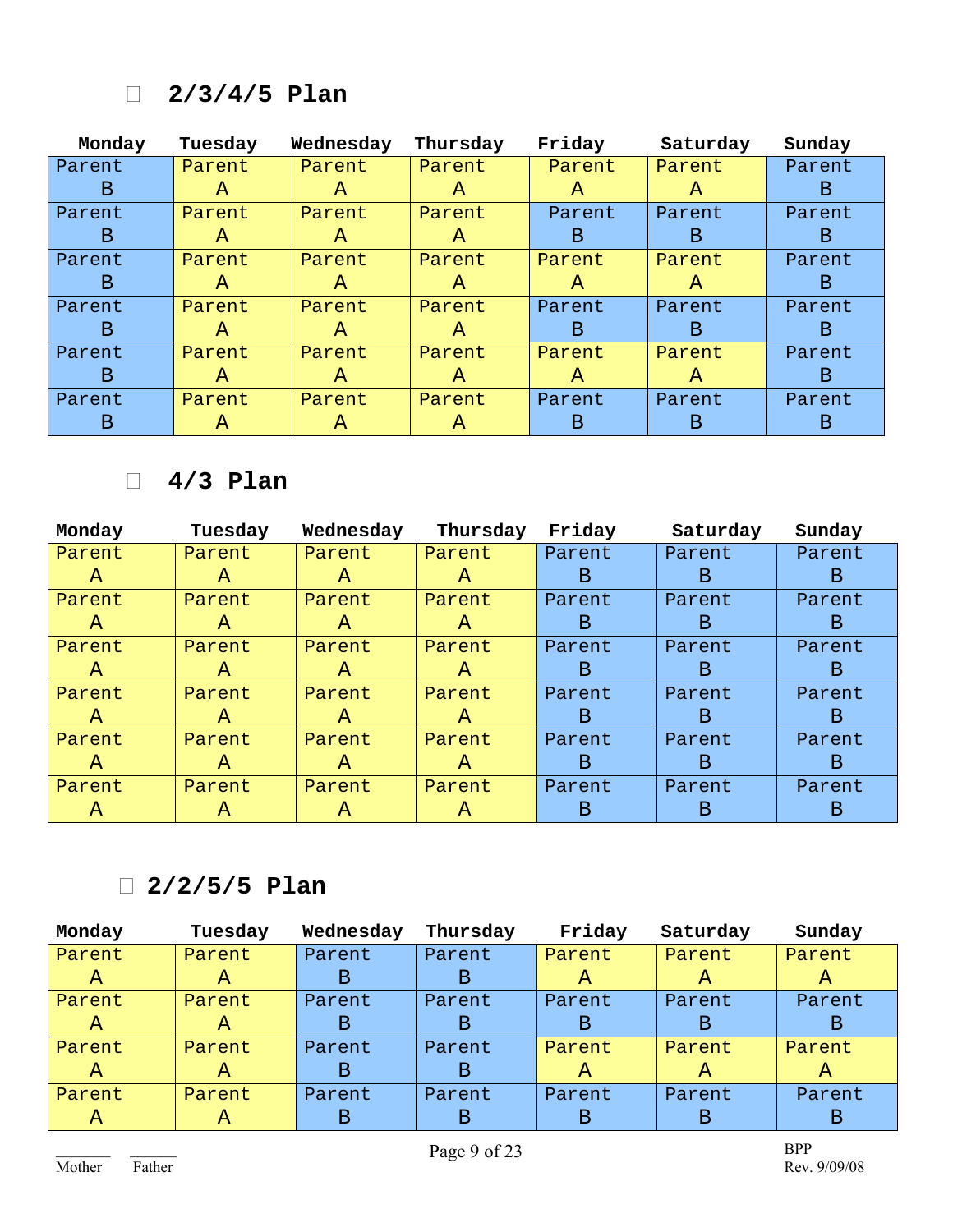| Parent | Parent | Parent | Parent | Parent | Parent | Parent |
|--------|--------|--------|--------|--------|--------|--------|
| А      |        |        |        |        |        | А      |
| Parent | Parent | Parent | Parent | Parent | Parent | Parent |
| А      |        |        |        |        |        |        |

## **Alternating Weekend + 2 Midweek**

| Monday | Tuesday      | Wednesday | Thursday     | Friday       | Saturday     | Sunday       |
|--------|--------------|-----------|--------------|--------------|--------------|--------------|
| Parent | Parent       | Parent    | Parent       | Parent       | Parent       | Parent       |
| B      | $\mathbf{A}$ | B.        | $\mathbf{A}$ | A            | $\mathbf{A}$ | $\mathbf{A}$ |
| Parent | Parent       | Parent    | Parent       | Parent       | Parent       | Parent       |
| B      | A            | B.        | A            | B            | B            | B.           |
| Parent | Parent       | Parent    | Parent       | Parent       | Parent       | Parent       |
| B      | A            | B.        | A            | A            | A            | A            |
| Parent | Parent       | Parent    | Parent       | Parent       | Parent       | Parent       |
| B      | A            | B         | A            | B.           | B.           | B.           |
| Parent | Parent       | Parent    | Parent       | Parent       | Parent       | Parent       |
| B      | $\mathbf{A}$ | B         | A            | $\mathbf{A}$ | $\mathbf{A}$ | $\mathbf{A}$ |
| Parent | Parent       | Parent    | Parent       | Parent       | Parent       | Parent       |
| В      | A            | B         | A            | Β            | В            | В            |

## **Alternating Weekend + 1 Midweek**

| Monday       | Tuesday      | Wednesday | Thursday     | Friday | Saturday     | Sunday       |
|--------------|--------------|-----------|--------------|--------|--------------|--------------|
| Parent       | Parent       | Parent    | Parent       | Parent | Parent       | Parent       |
| $\mathbf{A}$ | $\mathbf{A}$ | B.        | A            | A      | $\mathbf{A}$ | $\mathbf{A}$ |
| Parent       | Parent       | Parent    | Parent       | Parent | Parent       | Parent       |
| A            | A            | B         | A            | B      | B            | B            |
| Parent       | Parent       | Parent    | Parent       | Parent | Parent       | Parent       |
| $\mathbf{A}$ | A            | B.        | A            | A      | A            | $\mathbf{A}$ |
| Parent       | Parent       | Parent    | Parent       | Parent | Parent       | Parent       |
| $\mathbf{A}$ | A            | B.        | A            | B      | B.           | B.           |
| Parent       | Parent       | Parent    | Parent       | Parent | Parent       | Parent       |
| $\mathbf{A}$ | A            | B.        | $\mathbf{A}$ | A      | A            | A            |
| Parent       | Parent       | Parent    | Parent       | Parent | Parent       | Parent       |
| $\mathbf{A}$ | A            | B.        | A            | B      | B.           | B            |

## **Alternating Weekend**

| Monday         | Tuesday | Wednesday | Thursday | Friday | Saturday | Sunday |
|----------------|---------|-----------|----------|--------|----------|--------|
| Parent         | Parent  | Parent    | Parent   | Parent | Parent   | Parent |
| Α              | A       | А         | Α        | A      | A        | A      |
| Parent         | Parent  | Parent    | Parent   | Parent | Parent   | Parent |
| $\overline{A}$ | Α       | A         | Α        | B      | В        | B      |
| Parent         | Parent  | Parent    | Parent   | Parent | Parent   | Parent |
|                |         |           |          |        |          |        |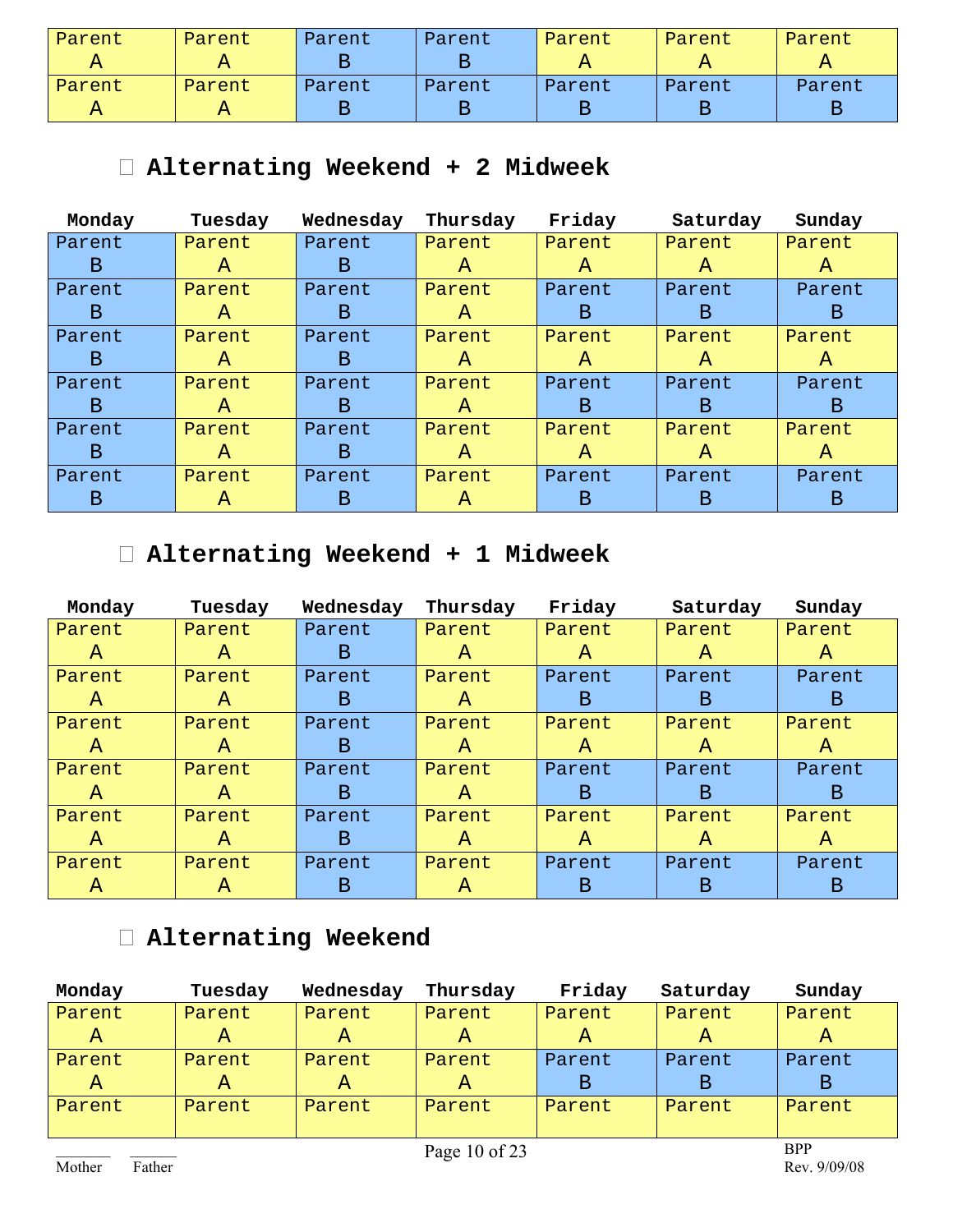| $\mathcal{A}_{\mathcal{A}}$ | А      | A      | $\mathcal{A}$ | Α      | A      | A      |
|-----------------------------|--------|--------|---------------|--------|--------|--------|
| Parent                      | Parent | Parent | Parent        | Parent | Parent | Parent |
| Α                           | A      | A      | Α             | Β      | Β      | B      |
| Parent                      | Parent | Parent | Parent        | Parent | Parent | Parent |
| $\mathsf{A}$                | A      | A      | A             | A      | A      | A      |
| Parent                      | Parent | Parent | Parent        | Parent | Parent | Parent |
| $\overline{A}$              | A      | A      | A             | В      | Β      | В      |

## **7/7 Plan**

| Monday | Tuesday | Wednesday | Thursday | Friday       | Saturday     | Sunday       |
|--------|---------|-----------|----------|--------------|--------------|--------------|
| Parent | Parent  | Parent    | Parent   | Parent       | Parent       | Parent       |
| A      | A       | A         | A        | A            | $\mathbf{A}$ | A            |
| Parent | Parent  | Parent    | Parent   | Parent       | Parent       | Parent       |
| B      | B       | B         | B        | B            | B            | B            |
| Parent | Parent  | Parent    | Parent   | Parent       | Parent       | Parent       |
| A      | A       | A         | A        | $\mathbf{A}$ | A            | $\mathbf{A}$ |
| Parent | Parent  | Parent    | Parent   | Parent       | Parent       | Parent       |
| B      | B       | B         | B        | B            | B.           | B            |
| Parent | Parent  | Parent    | Parent   | Parent       | Parent       | Parent       |
| A      | A       | A         | A        | $\mathbf{A}$ | A            | A            |
| Parent | Parent  | Parent    | Parent   | Parent       | Parent       | Parent       |
| B      | B       | B         | В        | B            | В            | В            |

## **14/14 Plan**

| Monday | Tuesday | Wednesday     | Thursday | Friday | Saturday     | Sunday       |
|--------|---------|---------------|----------|--------|--------------|--------------|
| Parent | Parent  | Parent        | Parent   | Parent | Parent       | Parent       |
| A      | A       | $\mathcal{A}$ | A        | A      | A            | A            |
| Parent | Parent  | Parent        | Parent   | Parent | Parent       | Parent       |
| A      | A       | $\mathbf{A}$  | A        | A      | $\mathbf{A}$ | $\mathbf{A}$ |
| Parent | Parent  | Parent        | Parent   | Parent | Parent       | Parent       |
| B      | Β       | B             | B        | B      | B            | B            |
| Parent | Parent  | Parent        | Parent   | Parent | Parent       | Parent       |
| B      | B.      | B             | B        | B.     | B            | B            |
| Parent | Parent  | Parent        | Parent   | Parent | Parent       | Parent       |
| A      | A       | A             | A        | A      | $\mathbf{A}$ | $\mathbf{A}$ |
| Parent | Parent  | Parent        | Parent   | Parent | Parent       | Parent       |
| A      | A       | A             | A        | A      | A            | A            |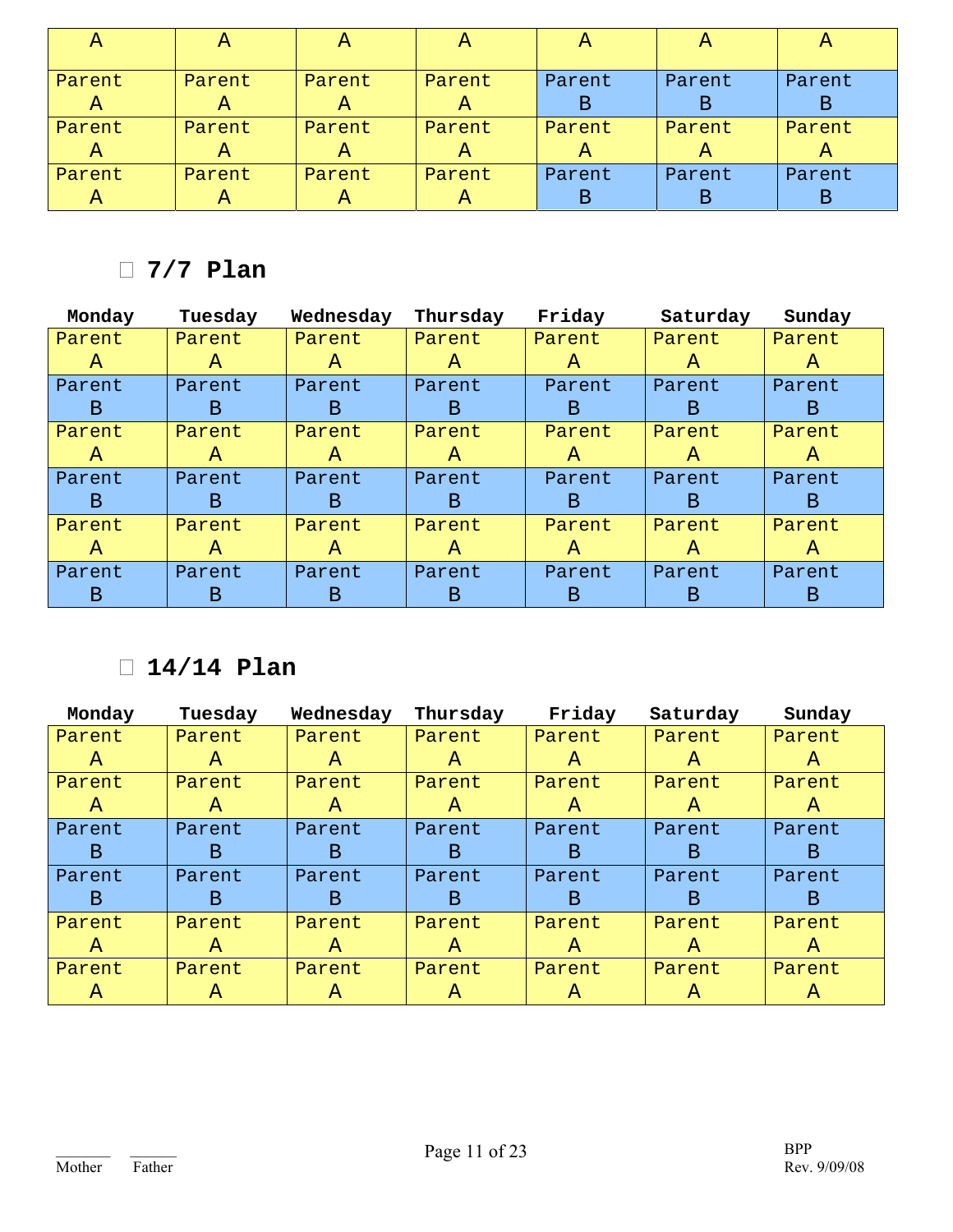| Monday | Tuesday | Wednesday | Thursday | Friday    | Saturday  | Sunday |
|--------|---------|-----------|----------|-----------|-----------|--------|
| Parent | Parent  | Parent    | Parent   | Parent _  | Parent    | Parent |
| Parent | Parent  | Parent    | Parent   | Parent __ | Parent    | Parent |
| Parent | Parent  | Parent    | Parent   | Parent _  | Parent __ | Parent |
| Parent | Parent  | Parent    | Parent   | Parent    | Parent    | Parent |
| Parent | Parent  | Parent    | Parent   | Parent    | Parent    | Parent |
| Parent | Parent, | Parent    | Parent   | Parent __ | Parent __ | Parent |

## **16. HOLIDAYS, ACADEMIC BREAKS, SIGNIFICANT DAYS**

z**Holiday visitation takes priority over regular weekday or weekend time sharing.**

### z**This schedule follows:**

 **Even if your child(ren) are home schooled, or not in school at this time you must √** *Check one.*

 Public school calendar **(**Specify County)**\_\_\_\_\_\_\_\_\_\_\_\_\_\_\_\_\_\_\_\_\_\_\_\_\_\_\_\_\_\_\_\_\_\_\_\_\_\_\_\_\_\_\_\_\_\_\_\_\_\_\_\_** 

 $\Box$  Private school calendar. (Specify School):

#### The calendar is available at: **\_\_\_\_\_\_\_\_\_\_\_\_\_\_**

#### **Martin Luther King Jr. Day** *School Holiday: Third Monday in January*

 $\Box$  The  $\Box$  Mother  $\Box$  Father shall have parenting contact for this holiday every year.

 $\Box$  During even numbered years, the  $\Box$  Mother  $\Box$  Father has parenting contact. The other parent has parenting contact in odd years.

**Begins**: Check Beginning Time

 $\Box$  End of school on last day of classes before the holiday

 $\square$  a.m. Saturday morning before the holiday

 $\Box$  a.m. on the holiday

**Ends**: Check Ending Time

 $\square$  Beginning of school on first day of classes after the holiday

 $\Box$  p.m. on the holiday

#### **Presidents' Day** *School Holiday: Third Monday in February*

 $\Box$  The  $\Box$  Mother  $\Box$  Father shall have parenting contact for this holiday every year.

 $\Box$  During even numbered years, the  $\Box$  Mother  $\Box$  Father has parenting contact. The other parent has parenting contact in odd years.

**Begins**: Check Beginning Time

 $\square$  End of school on last day of classes before the holiday

 $\Box$  a.m. Saturday morning before the holiday

 $\Box$  a.m. on the holiday

**Ends:** Check Ending Time

 $\square$  Beginning of school on first day of classes after the holiday

 $\Box$  p.m. on the holiday

### **Good Friday/Easter** *Holiday: March/April*

- $\Box$  The  $\Box$  Mother  $\Box$  Father shall have parenting contact for this holiday every year.
- $\Box$  During even numbered years, the  $\Box$  Mother  $\Box$  Father has parenting contact. The other parent has parenting contact in odd years.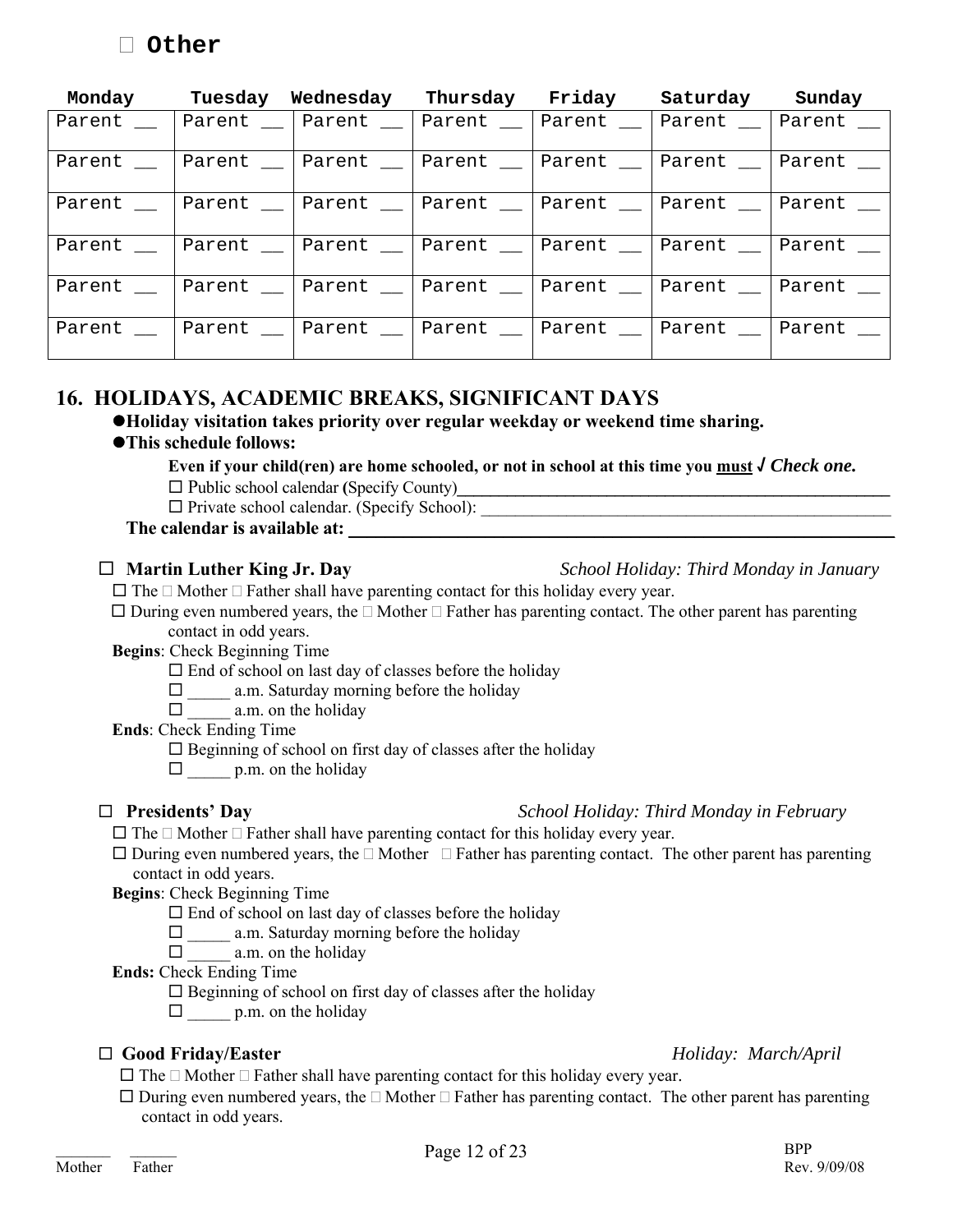**Begins**: Check Beginning Time

 $\Box$  End of school on last day of classes before the holiday

 $\Box$  a.m. Saturday morning before the holiday.

 $\Box$  a.m. on the holiday

**Ends**: Check Ending Time

 $\square$  Beginning of school on first day of classes after the holiday

 $\Box$  p.m. on the holiday

#### **Passover First Night** *Holiday: March/April*

 $\Box$  The  $\Box$  Mother  $\Box$  Father shall have parenting contact for this holiday every year.

 $\Box$  During even numbered years, the  $\Box$  Mother  $\Box$  Father has parenting contact. The other parent has parenting contact in odd years.

**Begins**: Check Beginning Time

- $\Box$  End of school on last day of classes before the holiday
- $\Box$  a.m. morning before the holiday
- $\square$  p.m. evening before the holiday
- $\Box$  a.m. on the holiday

#### **Ends:** Check Ending Time

 $\square$  Beginning of school on first day of classes after the holiday

- $\square$  p.m. on the holiday
- $\Box$  a.m. morning after the holiday
- $\Box$  p.m. evening after the holiday

### **Passover Second Night** *Holiday: March/April*

 $\Box$  The  $\Box$  Mother  $\Box$  Father shall have parenting contact for this holiday every year.

 $\Box$  During even numbered years, the  $\Box$  Mother  $\Box$  Father has parenting contact. The other parent has parenting contact in odd years.

**Begins**: Check Beginning Time

- $\square$  End of school on last day of classes before the holiday
- $\square$  \_\_\_\_\_\_ a.m. morning before the holiday
- $\Box$  p.m. evening before the holiday
- $\Box$  a.m. on the holiday

### **Ends**: Check Ending Time

- $\square$  Beginning of school on first day of classes after the holiday
- $\square$  p.m. on the holiday
- $\square$  a.m. morning after the holiday
- $\Box$  p.m. evening after the holiday

### **Passover Last Night** *Holiday: March/April*

 $\Box$  The  $\Box$  Mother  $\Box$  Father shall have parenting contact for this holiday every year.

- $\Box$  During even numbered years, the  $\Box$  Mother  $\Box$  Father has parenting contact. The other parent has parenting contact in odd years.
- **Begins**: Check Beginning Time
	- $\square$  End of school on last day of classes before the holiday
	- $\Box$  a.m. morning before the holiday
	- $\square$  p.m. evening before the holiday
	- $\Box$  a.m. on the holiday

#### **Ends**: Check Ending Time

 $\square$  Beginning of school on first day of classes after the holiday

- $\Box$  p.m. on the holiday
- $\square$  \_\_\_\_\_\_ a.m. morning after the holiday
- $\Box$  p.m. evening after the holiday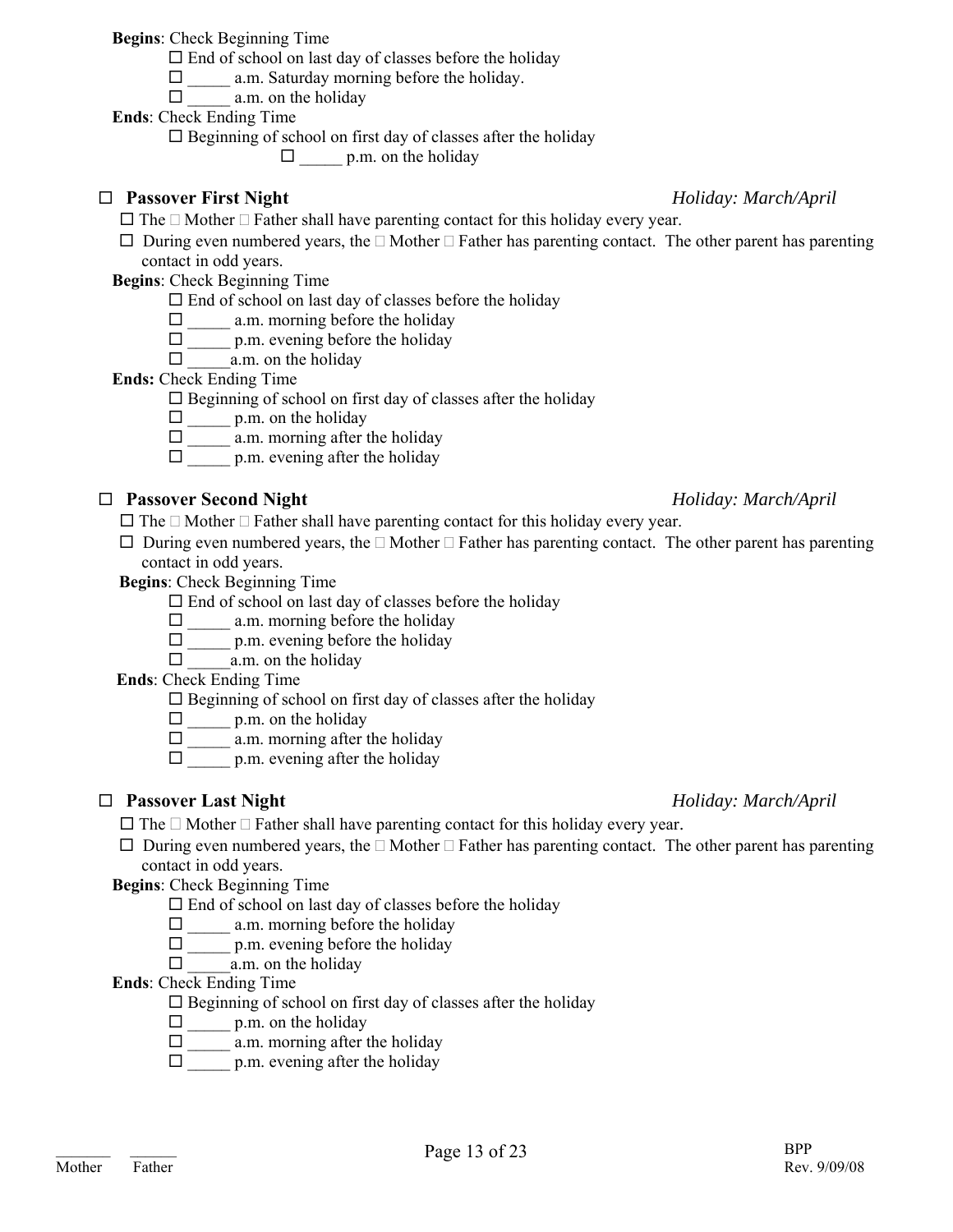#### **Spring Break** *Holiday: Defined by School Calendar*

- $\Box$  The  $\Box$  Mother  $\Box$  Father shall have parenting contact for this holiday every year.
- $\Box$  During even numbered years, the  $\Box$  Mother  $\Box$  Father has parenting contact. The other parent has parenting contact in odd years.

**Begins**: Check Beginning Time

- $\square$  End of school on last day of classes before the holiday
- $\Box$  a.m. Saturday morning before the holiday
- $\Box$  a.m. on the holiday

**Ends**: Check Ending Time

- $\square$  Beginning of school on first day of classes after the holiday
- $\Box$  p.m. on the holiday

#### **Memorial Day** *Holiday: Last Monday in May*

- $\Box$  The  $\Box$  Mother  $\Box$  Father shall have parenting contact for this holiday every year.
- $\Box$  During even numbered years, the  $\Box$  Mother  $\Box$  Father has parenting contact. The other parent has parenting contact in odd years.

**Begins**: Check Beginning Time

- $\Box$  End of school on last day of classes before the holiday
- $\Box$  a.m. Saturday morning before the holiday
- $\Box$  a.m. on the holiday
- **Ends**: Check Ending Time
	- $\Box$  Beginning of school on first day of classes after the holiday
	- $\Box$  p.m. on the holiday

### **Mother's Day** *Holiday: Second Sunday in May*

**Begins**: Check Beginning Time

End of school on last day of classes before Mother's Day

□ \_\_\_\_\_ a.m. Saturday morning before Mother's Day

 $\Box$  a.m. on Mother's Day

**Ends**: Check Ending Time

 $\square$  Beginning of school on first day of classes after Mother's Day

 $\Box$  p.m. on Mother's Day

### **Father's Day** *Holiday: Third Sunday in June*

**Begins**: Check Beginning Time

End of school on last day of classes before Father's Day

□ a.m. Saturday morning before Father's Day

 $\Box$  a.m. on Father's day

**Ends**: Check Ending Time

 $\square$  Beginning of school on first day of classes after Father's Day

 $\Box$  p.m. on Father's Day

## $\Box$  **Independence Day** *<i>Holiday:*  $4^{th}$  *of July Holiday:*  $4^{th}$  *of July*

 $\Box$  The  $\Box$  Mother  $\Box$  Father shall have parenting contact for this holiday every year.

 $\Box$  During even numbered years, the  $\Box$  Mother  $\Box$  Father has parenting contact. The other parent has parenting contact in odd years.

**Begins**: Check Beginning Time

 $\square$  p.m. on the 3rd of July

 $\Box$  a.m. on the 4th of July

**Ends**: Check Ending Time

 $\square$  p.m. on the 4th of July

 $\Box$  p.m. on the 5th of July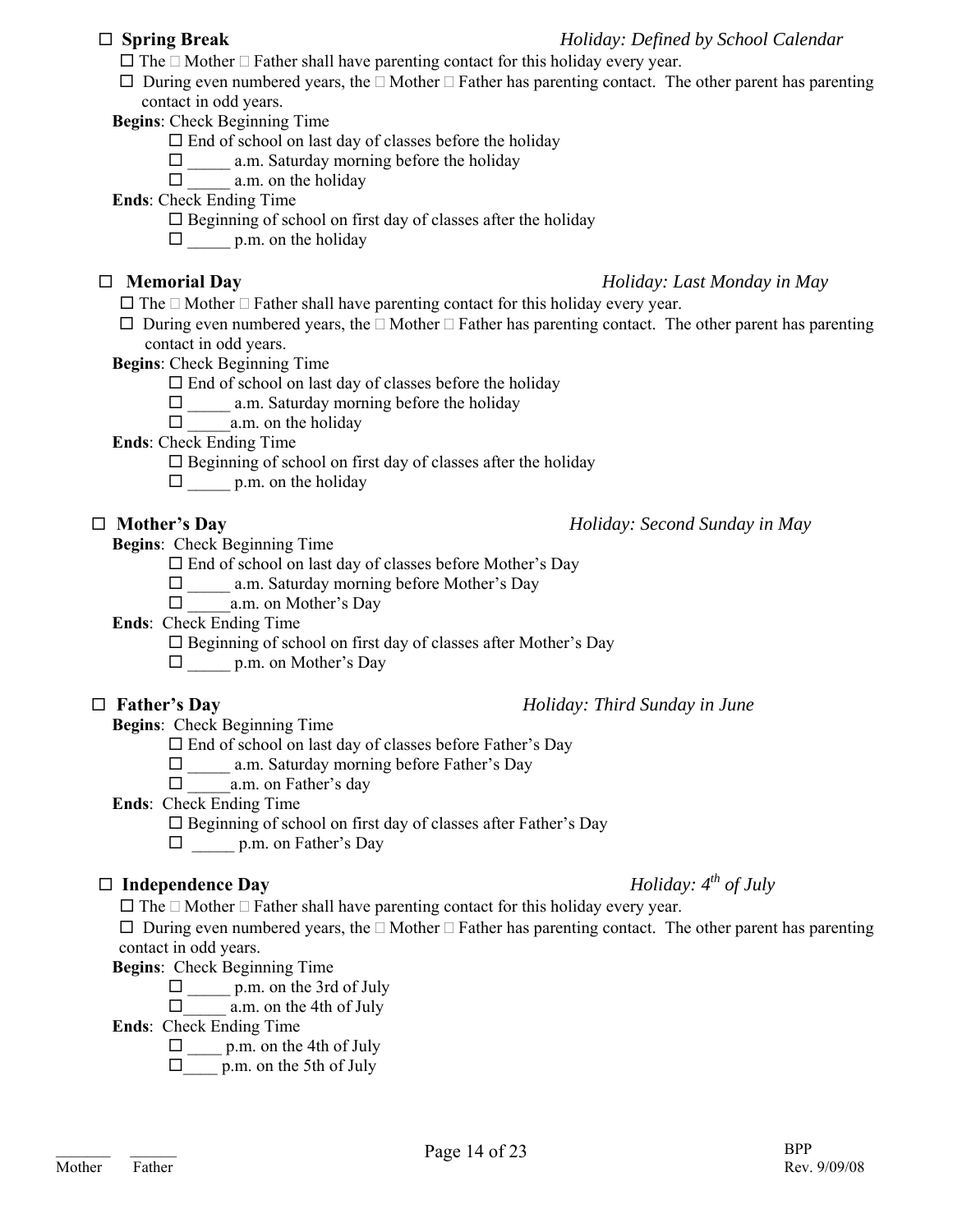- $\Box$  The  $\Box$  Mother  $\Box$  Father shall have parenting contact for this holiday every year.
- $\Box$  During even numbered years, the  $\Box$  Mother  $\Box$  Father has parenting contact. The other parent has parenting contact in odd years.

**Begins**: Check Beginning Time

- $\Box$  End of school on last day of classes before the holiday
- $\Box$  a.m. Saturday morning before the holiday
- $\Box$  a.m. on the holiday

**Ends:** Check Ending Time

- $\square$  Beginning of school on first day of classes after the holiday
- $\Box$  p.m. on the holiday

### **Rosh Hashanah** *Holiday: September*

- $\Box$  The  $\Box$  Mother  $\Box$  Father shall have parenting contact for this holiday every year.
- $\Box$  During even numbered years, the  $\Box$  Mother  $\Box$  Father has parenting time. The other parent has parenting time in odd years.
- **Begins**: Check Beginning Time
	- $\square$  End of school on last day of classes on the day of Rosh Hashanah.
	- □ a.m. on the day of Rosh Hashanah Eve
	- $\Box$  p.m. Rosh Hashanah Eve
- **Ends**: Check Ending Time

Beginning of school on first day of classes after Rosh Hashanah

- $\square$  p.m. Rosh Hashanah day.
- $\Box$  a.m. after one overnight, if celebrating on first day only.
- $\Box$  p.m. after Rosh Hashanah if celebrating after two overnights

## **Yom Kippur** *Holiday: September*

 $\Box$  The  $\Box$  Mother  $\Box$  Father shall have parenting contact for this holiday every year.

 $\Box$  During even numbered years, the  $\Box$  Mother  $\Box$  Father has parenting contact. The other parent has parenting contact in odd years.

**Begins**: Check Beginning Time

- $\square$  End of school on last day of classes before Yom Kippur
- $\square$  \_\_\_\_\_ a.m. Yom Kippur Eve
- $\Box$  p.m. Yom Kippur Eve

**Ends**: Check Ending Time

- $\square$  Beginning of school on first day of classes after Yom Kippur
- $\Box$  p.m. Yom Kippur
- $\square$  a.m. morning after Yom Kippur
- $\Box$  p.m. morning after Yom Kippur

### **Columbus Day** *School Holiday: Second Monday in October*

- $\Box$  The  $\Box$  Mother  $\Box$  Father shall have parenting contact for this holiday every year.
- $\Box$  During even numbered years, the  $\Box$  Mother  $\Box$  Father has parenting contact. The other parent has parenting contact in odd years.

**Begins**: Check Beginning Time

- $\Box$  End of school on last day of classes before the holiday
- $\Box$  a.m. Saturday morning before the holiday
- $\Box$  a.m. on the holiday
- **Ends**: Check Ending Time
	- $\square$  Beginning of school on first day of classes after the holiday
	- $\square$  p.m. on the holiday

### **Eid al-Fitr** *Holiday: Date varies*

 $\Box$  The  $\Box$  Mother  $\Box$  Father shall have parenting contact for this holiday every year.

- 
- $\Box$  During even numbered years, the  $\Box$  Mother  $\Box$  Father has parenting contact. The other parent has parenting

 **Labor Day** *Holiday: First Monday in September*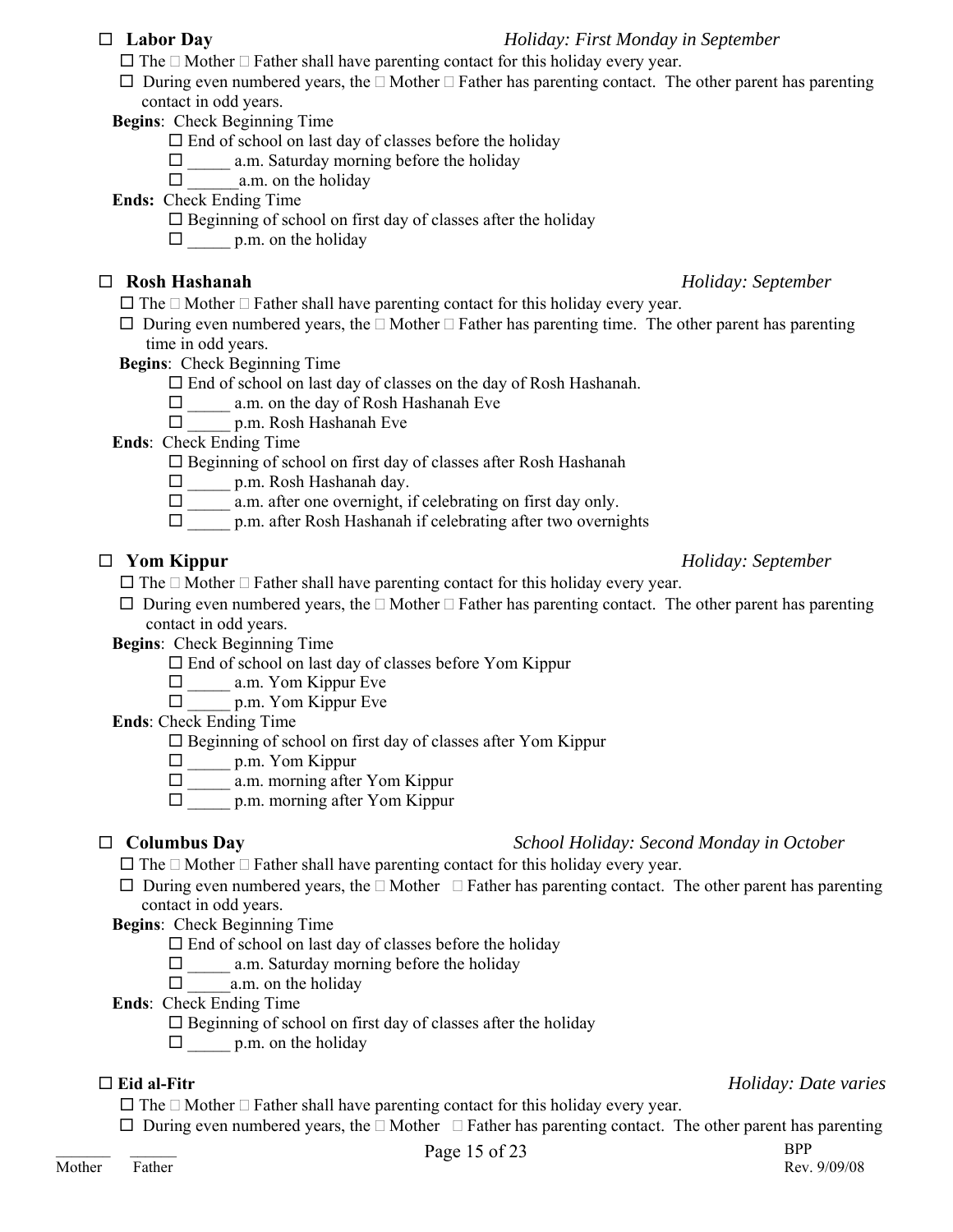contact in odd years.

 $\Box$  Day by day timesharing schedule as follows:

| Day 1: Mother a.m. to   | p.m. Father a.m. to | p.m. |
|-------------------------|---------------------|------|
| Day 2: Mother $a.m.$ to | p.m. Father a.m. to | p.m. |
| Day 3: Mother $a.m.$ to | p.m. Father a.m. to | p.m. |

- $\Box$  The  $\Box$  Mother  $\Box$  Father shall have parenting contact for this holiday every year.
- $\Box$  During even numbered years, the  $\Box$  Mother  $\Box$  Father has parenting contact. The other parent has parenting contact in odd years.
- $\Box$  Day by day timesharing schedule as follow:

| Day 1: Mother $a.m.$ to |                     | p.m. Father a.m. to | p.m. |
|-------------------------|---------------------|---------------------|------|
| Day 2: Mother $a.m.$ to | p.m. Father a.m. to |                     | p.m. |
| Day 3: Mother a.m. to   | p.m. Father a.m. to |                     | p.m. |

#### **October 31st** *Holiday: 31st of October*

 $\Box$  The  $\Box$  Mother  $\Box$  Father shall have parenting contact for this holiday every year.

 $\Box$  During even numbered years, the  $\Box$  Mother  $\Box$  Father has parenting contact. The other parent has parenting contact in odd years.

**Begins**: Check Beginning Time

 $\Box$  p.m. on 31st of October

**Ends**: Check Ending Time

 $\Box$  p.m. on 31st of October

□ Beginning of school on 1st of November or, if no school 9:00 a.m.

 $\Box$  a.m. on 1<sup>st</sup> of November.

#### **Thanksgiving** *Holiday: Fourth Thursday in November*

- $\square$  The  $\square$  Mother  $\square$  Father shall have parenting contact for this holiday every year.
- $\Box$  During even numbered years, the  $\Box$  Mother  $\Box$  Father has parenting contact. The other parent has parenting contact in odd years.

**Begins**: Check Beginning Time

- $\square$  End of school on last day of classes before the holiday
- \_\_\_\_\_ a.m. Wednesday \_\_\_\_\_ p.m. Wednesday
- $\Box$  a.m. Thursday  $\Box$  p.m. Thursday

**Ends**: Check Ending Time

- $\square$  Beginning of school on first day of classes after the holiday
- $\Box$  a.m. Thursday p.m. Thursday
- $\Box$  a.m. Friday p.m. Friday
- $\square$  \_\_\_\_\_\_\_ a.m. Sunday \_\_\_\_\_\_\_ p.m. Sunday

#### **Hanukkah** *Holiday: December*

- $\Box$  The  $\Box$  Mother  $\Box$  Father shall have parenting contact for this entire holiday every year.
- $\Box$  During even numbered years, the  $\Box$  Mother  $\Box$  Father has parenting contact. The other parent has parenting contact in odd years.
- $\square$  Day by day timesharing schedule as follows:

| Day 1: Mother | a.m. to | p.m. Father | a.m. to | p.m. |
|---------------|---------|-------------|---------|------|
| Day 2: Mother | a.m. to | p.m. Father | a.m. to | p.m. |
| Day 3: Mother | a.m. to | p.m. Father | a.m. to | p.m. |
| Day 4: Mother | a.m. to | p.m. Father | a.m. to | p.m. |
| Day 5: Mother | a.m. to | p.m. Father | a.m. to | p.m. |
| Day 6: Mother | a.m. to | p.m. Father | a.m. to | p.m. |
| Day 7: Mother | a.m. to | p.m. Father | a.m. to | p.m. |
| Day 8: Mother | a.m. to | p.m. Father | a.m. to | p.m. |

#### **Eid al-Adha** *Holiday: Date varies*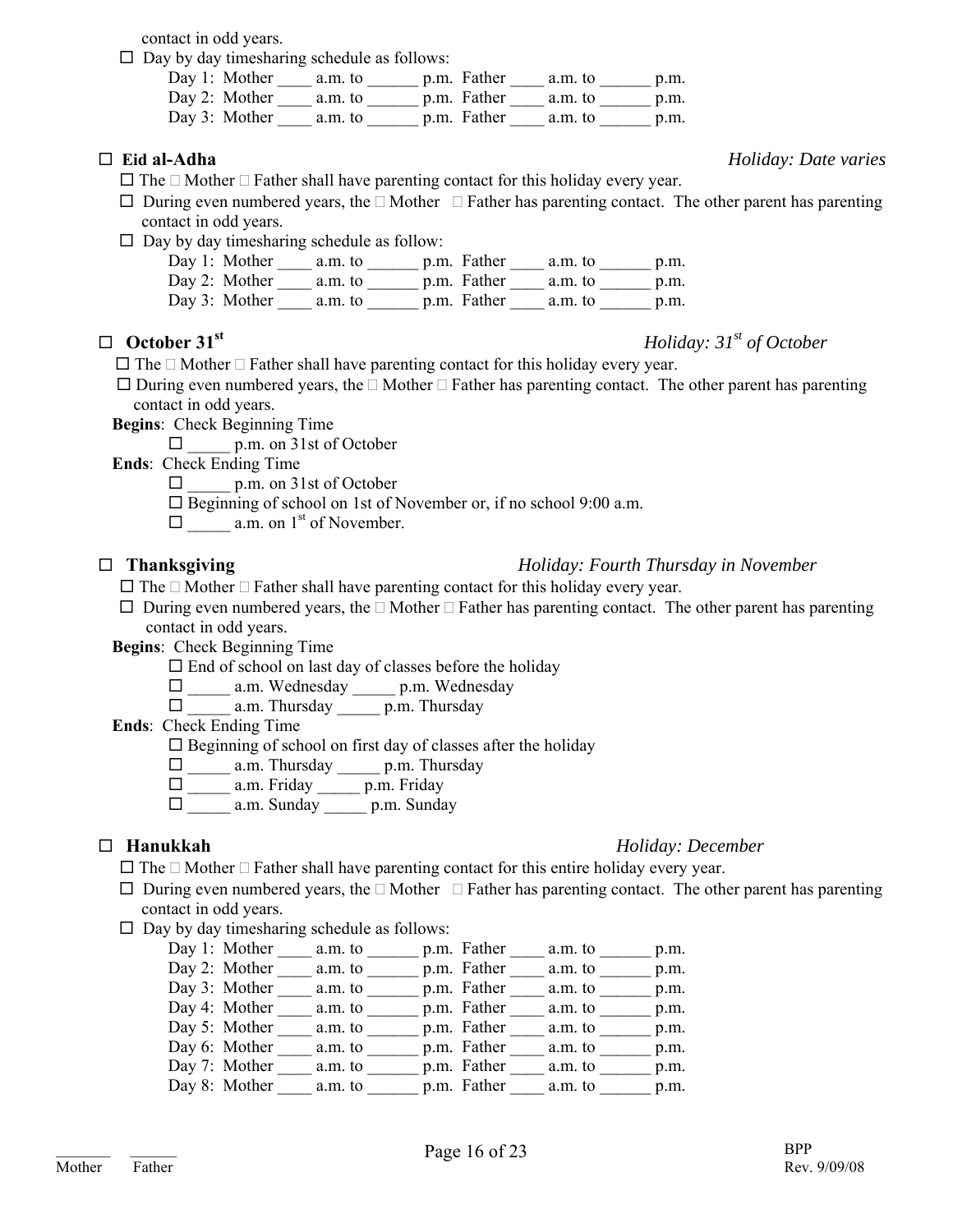#### **Winter Break**

*Select A or B* 

- *A.*  $\Box$  During even numbered years, the  $\Box$  Mother  $\Box$  Father has parenting contact during the half of the Winter break that includes Christmas Day. During odd numbered years, the other parent has the half of the Winter Break that includes Christmas Day.
- *B.*  $\Box$  During even numbered years, the  $\Box$  Mother  $\Box$  Father has parenting contact during the first half and the other parent shall have the second half of the break. This is reversed in odd years.

#### **First half:**

- **Begins:**√ *Check Beginning Time* 
	- $\Box$  End of school on last day of classes before the break
	- $\Box$  a.m. Saturday morning after the last day of classes
	- $\Box$  a.m. Monday after the last day of classes

#### **Ends:** √ *Check Ending Time*

#### **If the break has an odd number of days, at 2:00 p.m. on the day after the midpoint date**

*For example if the break is 13 days, the break ends on 13/2 = 6.5, so the first half ends at 2:00 p.m. on the 7th day.* 

#### **If the break has an even number of days, at 8:00 p.m. on the midpoint date**

*For example if the break is 12 days, the break ends on 12/2 = 6, so the first half ends at 8:00 p.m. on the*  $6^{th}$  *day.* 

#### **Second half:**

**Begins:** √ *Check Beginning Time* 

#### **If the break has an odd number of days, at 2:00 p.m. on the day after the midpoint date**

*For example if the break is 13 days, the break ends on 13/2 = 6.5, so the first half ends at 2:00 p.m. on the 7th day.* 

#### **If the break has an even number of days, at 8:00 p.m. on the midpoint date.**

*For example if the break is 12 days, the break ends on 12/2 = 6, so the first half ends at 8:00 p.m. on the*  $6^{th}$  *day.* 

**Ends:** √ *Check Ending Time*

- $\Box$  Beginning of school on first day of classes after the holiday
- $\Box$  p.m. the night before classes resume

## $\Box$  **December 24<sup>th</sup>** *December 24<sup>th</sup>**of December**Holiday: 24<sup>th</sup> of December*

- $\Box$  The child remains where the Winter Break schedule specifies, OR
- $\Box$  The parents shall follow the following schedule:
	- $\Box$  The  $\Box$  Mother  $\Box$  Father shall have parenting contact for this holiday every year.
	- $\Box$  During even numbered years, the  $\Box$  Mother  $\Box$  Father has parenting contact. The other parent has parenting contact in odd years.

**Begins**: √ *Check Beginning Time* 

- $\square$  The child remains where the Winter Break schedule specifies.
- $\Box$  a.m. on 24<sup>th</sup> of December
- $\Box$  p.m. on 24<sup>th</sup> of December

**Ends**: √ *Check Ending Time*

- $\Box$  p.m. on  $24^{\text{th}}$  of December
- $\Box$  a.m. on 25<sup>th</sup> of December

## **December 25th** *Holiday: 25th of December*

### $\Box$  The child remains where the Winter Break schedule specifies, OR

- $\Box$  The parents shall follow the following schedule:
	- $\Box$  The  $\Box$  Mother  $\Box$  Father shall have parenting contact for this holiday every year.
	- $\Box$  During even numbered years, the  $\Box$  Mother  $\Box$  Father has parenting contact. The other parent has parenting contact in odd years.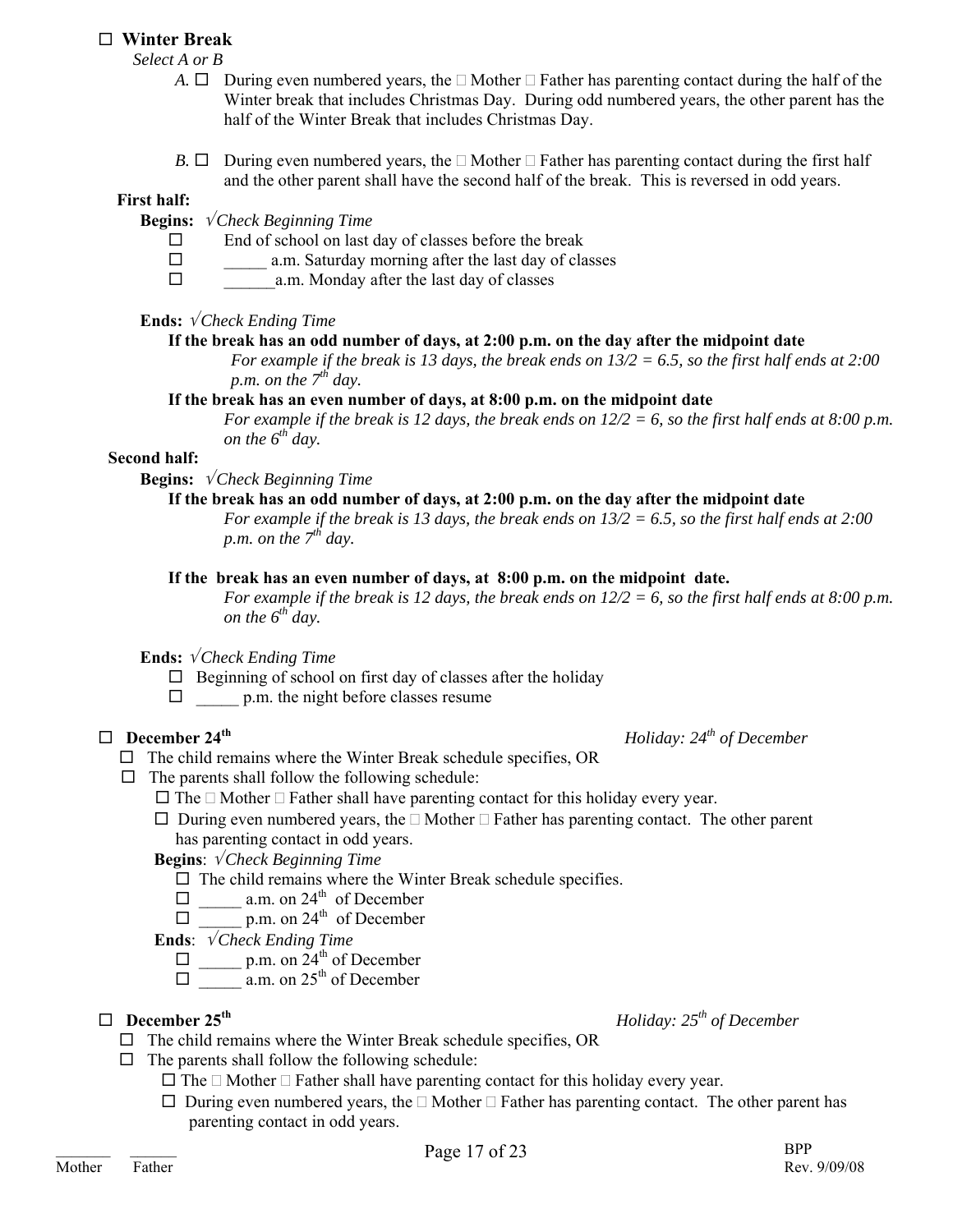**Begins:** √ *Check Beginning Time* 

 $\Box$  The child remains where the Winter Break schedule specifies.

 $\Box$  a.m. on 25<sup>th</sup> of December

 $\Box$  p.m. on 25<sup>th</sup> of December

**Ends:** √ *Check Ending Time*

□ \_\_\_\_\_ p.m. on 25th of December

 $\Box$  a.m. on 26th of December

**Kwanza** *Holiday: December 26/January 1*

 $\Box$  The  $\Box$  Mother  $\Box$  Father shall have parenting contact for this holiday every year

 $\Box$  During even numbered years, the  $\Box$  Mother  $\Box$  Father has parenting contact. The other parent has parenting contact in odd years.

 $\square$  Day by day timesharing schedule as follows:

 **Note:** The last day of this holiday may conflict with New Year's and Winter Break selection.

| Dec. 26: Mother: | a.m. to | p.m. Father: | a.m. to | p.m. |
|------------------|---------|--------------|---------|------|
| Dec. 27: Mother: | a.m. to | p.m. Father: | a.m. to | p.m. |
| Dec .28: Mother: | a.m. to | p.m. Father: | a.m. to | p.m. |
| Dec. 29: Mother: | a.m. to | p.m. Father: | a.m. to | p.m. |
| Dec. 30: Mother: | a.m. to | p.m. Father: | a.m. to | p.m. |
| Dec. 31: Mother: | a.m. to | p.m. Father: | a.m. to | p.m. |
| Jan. 01: Mother: | a.m. to | p.m. Father: | a.m. to | p.m. |
|                  |         |              |         |      |

#### **New Year's** *Holiday: December 31 /January*

 $\Box$  The  $\Box$  Mother  $\Box$  Father shall have parenting contact for this holiday every year.

 $\Box$  During even numbered years, the  $\Box$  Mother  $\Box$  Father has parenting contact. The other parent has parenting contact in odd years.

**Note:** This holiday may conflict with the last day of Kwanza.

**Begins:** √ *Check Beginning Time*

 $\Box$  a.m./ pm New Year's Eve

 $\Box$  a.m./ p.m. New Year's Day

**Ends:** √ *Check Ending Time*

**\_\_\_\_\_** p.m. New Year's Day

#### $\Box$  Mother's Birthday  $\Box$  Specify Date:

**Begins:** √ *Check Beginning Time*

**\_\_\_\_\_** p.m. on Mother's Birthday**.** 

**Ends:** √ *Check Ending Time*

**\_\_\_\_\_** p.m. on Mother's Birthday

 \_\_\_\_\_ a.m. the day after the Mother's birthday or at the start of classes the day after the Mother's birthday

### $\Box$  Father's Birthday  $\Box$  Specify Date:

**Begins:**√ *Check Beginning Time*

 $\Box$  p.m. on Father's Birthday

**Ends:** √ *Check Ending Time*

**\_\_\_\_\_** p.m. on Father's Birthday

 \_\_\_\_\_ a.m. the day after the Father's birthday or at the start of classes the day after the Father's birthday

### **Child(ren)'s Birthday**

 $\Box$  The  $\Box$  Mother  $\Box$  Father shall have parenting contact for this holiday every year

 $\Box$  During even numbered years, the  $\Box$  Mother  $\Box$  Father has parenting contact. The other parent has parenting contact in odd years.

**Begins**: Check Beginning Time

\_\_\_\_\_ a.m. Child(ren)'s Birthday (Specify Child(ren)'s Name and Date)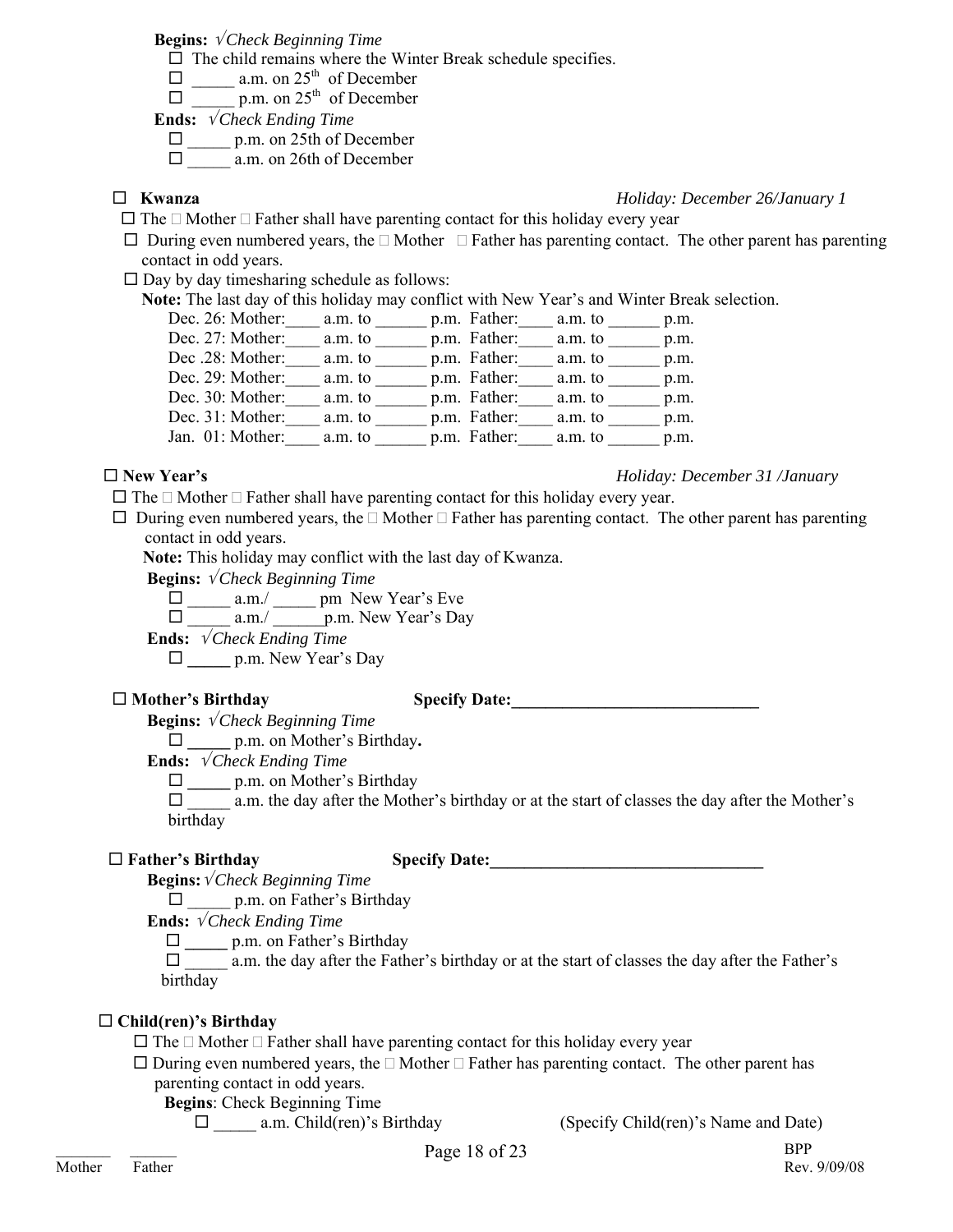| $\Box$ p.m. Child(ren)'s Birthday<br><b>Ends:</b> Check Ending Time<br>$\Box$ a.m. Child(ren)'s Birthday<br>$\Box$ p.m. Child(ren)'s Birthday |                       | $\Box$ a.m. Child(ren)'s the day after the birthday |
|-----------------------------------------------------------------------------------------------------------------------------------------------|-----------------------|-----------------------------------------------------|
| $\Box$ Other Significant Dates:                                                                                                               | Date: $\qquad \qquad$ |                                                     |
| $\Box$ Other Significant Dates:<br>Ends:                                                                                                      | Date: $\qquad \qquad$ |                                                     |
| $\Box$ Other Significant Dates<br>Ends:                                                                                                       | Date:                 |                                                     |

### **EASY REFERENCE CHART:**

 *Write Father or Mother only in the periods that apply.*

|                                | <b>Even Years</b> | <b>Odd Years</b> | <b>Every Year</b> |
|--------------------------------|-------------------|------------------|-------------------|
| <b>Martin Luther King,</b>     |                   |                  |                   |
| Jr. Day                        |                   |                  |                   |
| <b>Presidents' Day</b>         |                   |                  |                   |
| Good Friday -                  |                   |                  |                   |
| <b>Easter</b>                  |                   |                  |                   |
| Passover 1st Night             |                   |                  |                   |
| Passover 2 <sup>nd</sup> Night |                   |                  |                   |
| <b>Passover Last Night</b>     |                   |                  |                   |
| <b>Spring Break</b>            |                   |                  |                   |
| <b>Memorial Day</b>            |                   |                  |                   |
| <b>Mother's Day</b>            |                   |                  |                   |
| <b>Father's Day</b>            |                   |                  |                   |
| <b>Independence Day</b>        |                   |                  |                   |
| <b>Labor Day</b>               |                   |                  |                   |
| <b>Rosh Hashanah</b>           |                   |                  |                   |
| <b>Yom Kippur</b>              |                   |                  |                   |
| <b>Columbus Day</b>            |                   |                  |                   |
| Eid al-Fitr Day 1              |                   |                  |                   |
| Eid al-Fitr Day 2              |                   |                  |                   |
| Eid al-Fitr Day 3              |                   |                  |                   |
| Eid al-Adha Day 1              |                   |                  |                   |
| Eid al-Adha Day 2              |                   |                  |                   |
| Eid al-Adha Day 3              |                   |                  |                   |
| October 31st                   |                   |                  |                   |
| <b>Thanksgiving</b>            |                   |                  |                   |
| Hanukkah Day 1                 |                   |                  |                   |
| <b>Hanukkah Day 2</b>          |                   |                  |                   |
| <b>Hanukkah Day 3</b>          |                   |                  |                   |
| <b>Hanukkah Day 4</b>          |                   |                  |                   |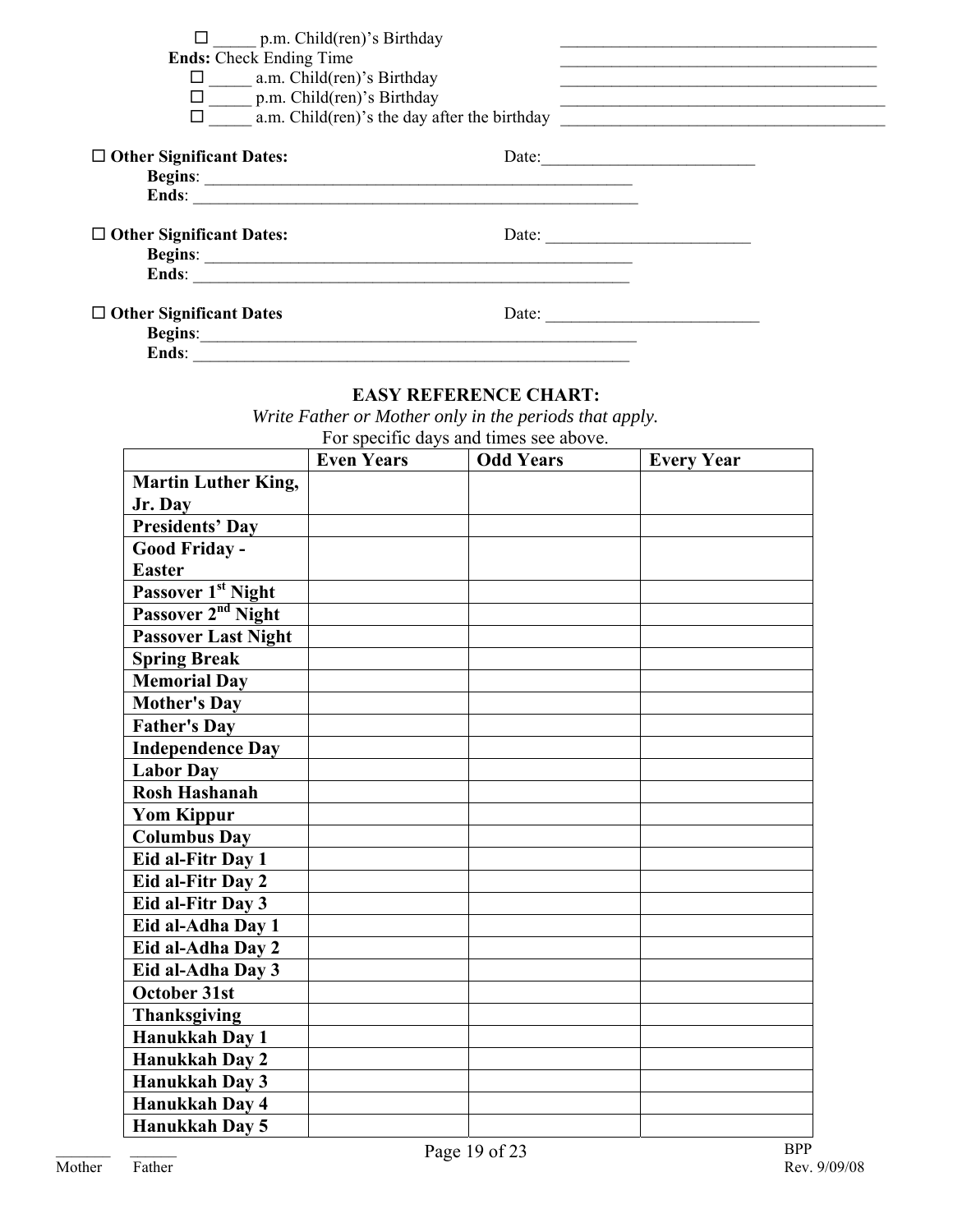| Hanukkah Day 6               |  |
|------------------------------|--|
| Hanukkah Day 7               |  |
| Hanukkah Day 8               |  |
| <b>Winter Break - A</b>      |  |
| <b>Winter Break - B</b>      |  |
| December $24^{\text{th}}$    |  |
| December 25 <sup>th</sup>    |  |
| Kwanza Dec. 26 <sup>th</sup> |  |
| Kwanza Dec. 27Th             |  |
| Kwanza Dec. 28 <sup>th</sup> |  |
| Kwanza Dec. 29th             |  |
| Kwanza Dec. 30 <sup>th</sup> |  |
| Kwanza Dec. 31st             |  |
| Kwanza Jan. 1st              |  |
| New Year's                   |  |
| <b>Mother's Birthday</b>     |  |
| <b>Father's Birthday</b>     |  |
| Child(ren)'s Birthday        |  |
| <b>Child(ren)'s Birthday</b> |  |
| Child(ren)'s Birthday        |  |
| Child(ren)'s Birthday        |  |
| Child(ren)'s Birthday        |  |
| <b>Other Holiday</b>         |  |
| <b>Other Holiday</b>         |  |
| <b>Other Holiday</b>         |  |

## **17.** SUMMER TIME SHARING CONTACT  $\sqrt{Check}$  all that apply

**•The summer period is defined as starting on the last day of regularly scheduled classes of one school year and ending on the first day of regularly scheduled classes of the next school year.** 

 $\Box$  The parents will keep the ongoing parent contact schedule during summer breaks.

 $\Box$  The parents shall equally share the summer period.

 $\square$  Every year the minor child(ren) will spend the first half of the summer with:

 $\Box$  Mother  $\Box$  Father

 $\square$  Every year the minor child(ren) will spend the second half of the summer with:

 $\Box$  Mother  $\Box$  Father

 $\Box$  The minor child(ren) will spend the first half of the summer in all even numbered years with:

 $\Box$  Mother  $\Box$  Father

 $\Box$  The minor child(ren) will spend the first half of the summer in all even numbered years with:

 $\Box$  Mother  $\Box$  Father.

 $\Box$  If the child(ren) attend camps, the costs and efforts shall be paid by the:

 $\Box$  Mother  $\degree$ %.  $\Box$  Father  $\degree$ %.

 $\Box$  Parent who maintains the care of child(ren).

Parent receiving child support *(costs included in guideline calculations)*.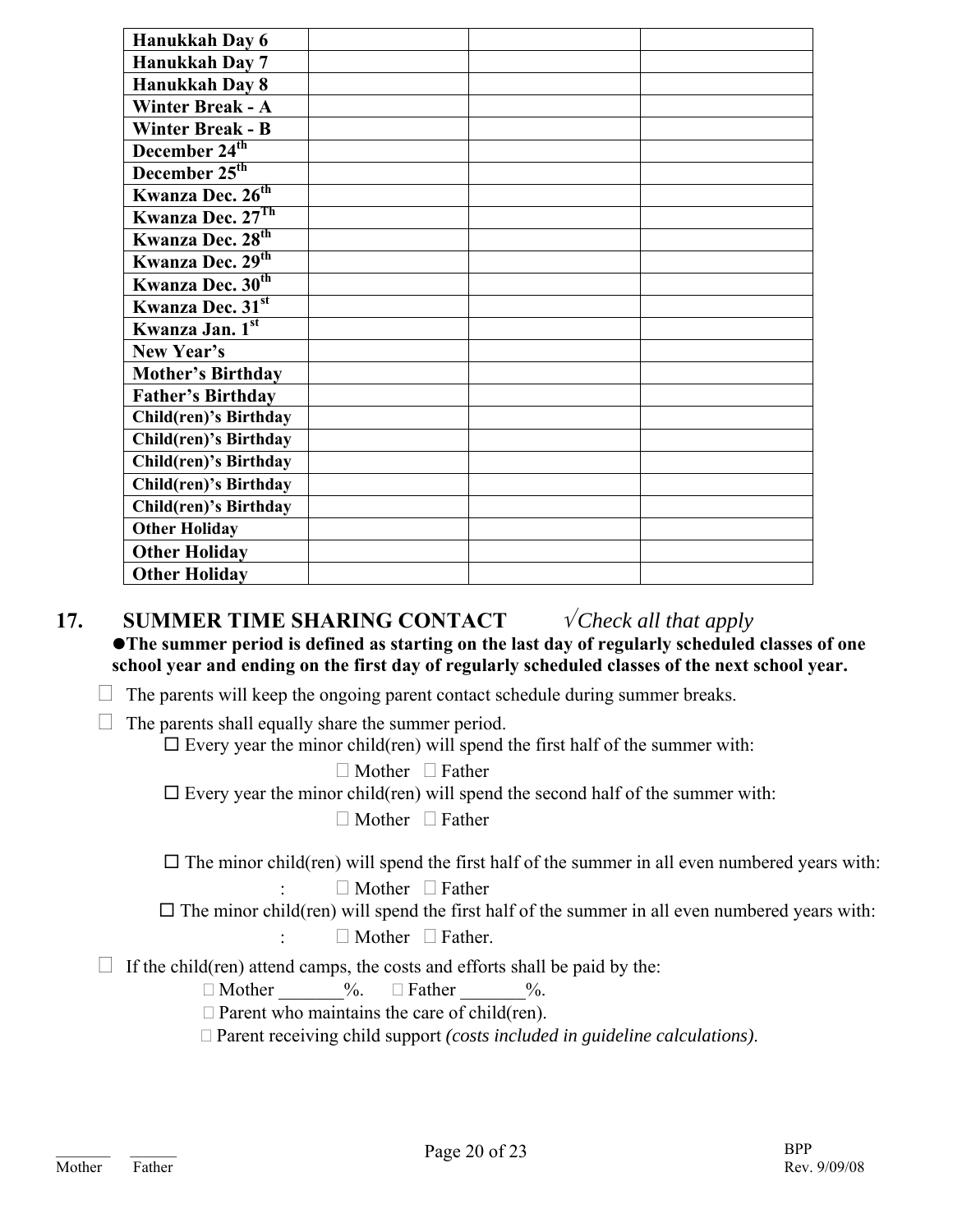## **18.** VACATION PERIODS √*Check all that apply*

 $\Box$  Either parent may travel with the child(ren) during the parenting contact.

 $\Box$  Each parent may have consecutive days each year for vacation periods with the minor child(ren) each summer break. Such vacation periods may not interfere with the minor child(ren)'s academic calendar and the parents shall not remove the child from school for such vacation.

 $\Box$  All summer vacation periods must be scheduled no later than the Spring Break immediately preceding the summer break.

 $\Box$  Out of state travel:

 $\Box$  Is permitted when notice is provided to the other parent days in advance. Such notice shall provide the child(ren)'s itinerary, travel mode, address and contact numbers.

 $\Box$  Is not permitted without the prior written consent of the other parent. Such consent shall provide the child(ren)'s itinerary, travel mode, address and contact numbers.

- $\Box$  Out of country travel:
	- $\Box$  Is permitted when notice is provided to the other parent \_\_\_\_\_\_\_\_\_ days in advance. Such notice shall provide the child(ren)'s itinerary, travel mode, address and contact information is provided for each destination of travel..
	- $\Box$  Is not permitted without the prior written consent of the other parent. Such consent shall provide the child(ren)'s itinerary, travel mode, address and contact numbers.
	- $\Box$  Travel is permitted only to countries that are signatory members of the Hague Convention on Civil Aspects of Child Abduction.
	- $\Box$  If the other parent travels to such a country that is not a member of the Hague Convention, they shall provide the non-traveling parent an open ended round trip airline ticket in case the child(ren) are not returned.

## **19. OPTIONAL ITEMS TO CONSIDER**

If the parents wish to add additional items to their parenting plan, please specify below:

### *For Example:*

*Names – Do the parents agree that only they are to be called "mother" or "father" or like names? Driving – Do the parents agree when the child will drive (cars, motorcycles, ATV's)? Employment – Do the parents consent to employment of the child? Passports- Do the parents agree the child(ren) can or cannot get a passport? Images of the child(ren) -Are there any restrictions on the child(ren)'s images on internet sites, Myspace, Facebook, etc?* 

*Cosmetic Surgery/Tattoos/Piercing/Body- Do the parents consent to these? Extended Family – Do the parents want access for extended family members? Special Events – Are there special family events that need to be agreed upon by the parents? No Contact – Do the parents want to prevent the child's contact with any third parties?* 

A. Before

the parents must:  $\Box$  Notify the other parent  $\Box$  Agree  $\Box$  Agree in Writing.

B. Before

the parents must:  $\Box$  Notify the other parent  $\Box$  Agree  $\Box$  Agree in Writing.

 $C.$  Before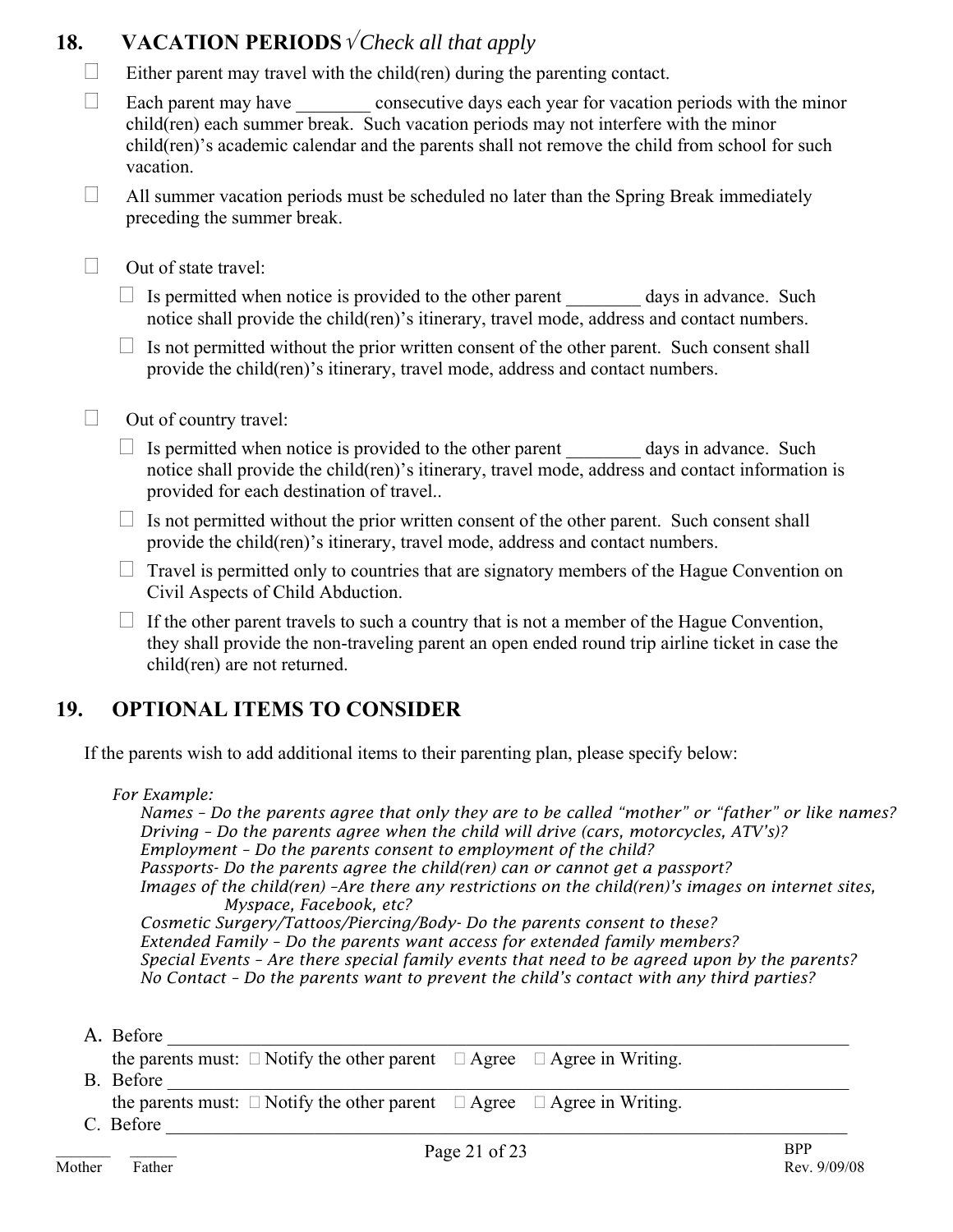the parents must:  $\Box$  Notify the other parent  $\Box$  Agree  $\Box$  Agree in Writing.

| D. Before                                                                              |  |
|----------------------------------------------------------------------------------------|--|
| the parents must: $\Box$ Notify the other parent $\Box$ Agree $\Box$ Agree in Writing. |  |
| E. Before                                                                              |  |
| the parents must: $\Box$ Notify the other parent $\Box$ Agree $\Box$ Agree in Writing. |  |
| F. Before                                                                              |  |
| the parents must: $\Box$ Notify the other parent $\Box$ Agree $\Box$ Agree in Writing. |  |
| G. Before                                                                              |  |
| the parents must: $\Box$ Notify the other parent $\Box$ Agree $\Box$ Agree in Writing. |  |

## **20. DEPENDENCY EXEMPTION**

The dependency exemption for the minor child(ren) shall be assigned to:

- $\Box$  The Mother
- $\Box$  The Father
- $\Box$  The Mother in even numbered years, and the Father in odd number years
- $\Box$  The Father in even number years, and the Mother in odd number years
- $\square$  Divided evenly between the Mother and the Father
- $\Box$  Other:

## **21. OTHER**

### **PARENT INFORMATION**

 $\mathcal{L}_\text{max}$  , and the contribution of the contribution of the contribution of the contribution of the contribution of the contribution of the contribution of the contribution of the contribution of the contribution of t

 $\mathcal{L}_\text{max}$  , and the contribution of the contribution of the contribution of the contribution of the contribution of the contribution of the contribution of the contribution of the contribution of the contribution of t

 $\mathcal{L}_\text{max}$  , and the set of the set of the set of the set of the set of the set of the set of the set of the set of  $\mathcal{L}_\text{max}$  , and the contribution of the contribution of the contribution of the contribution of the contribution of the contribution of the contribution of the contribution of the contribution of the contribution of t

\_\_\_\_\_\_\_\_\_\_\_\_\_\_\_\_\_\_\_\_\_\_\_\_\_\_\_\_\_\_\_\_\_\_\_\_\_\_\_\_\_\_\_\_\_\_\_\_\_\_\_\_\_\_\_\_\_\_\_\_\_\_\_\_\_\_\_\_\_\_\_\_\_\_\_\_\_ \_\_\_\_\_\_\_\_\_\_\_\_\_\_\_\_\_\_\_\_\_\_\_\_\_\_\_\_\_\_\_\_\_\_\_\_\_\_\_\_\_\_\_\_\_\_\_\_\_\_\_\_\_\_\_\_\_\_\_\_\_\_\_\_\_\_\_\_\_\_\_\_\_\_\_\_\_ \_\_\_\_\_\_\_\_\_\_\_\_\_\_\_\_\_\_\_\_\_\_\_\_\_\_\_\_\_\_\_\_\_\_\_\_\_\_\_\_\_\_\_\_\_\_\_\_\_\_\_\_\_\_\_\_\_\_\_\_\_\_\_\_\_\_\_\_\_\_\_\_\_\_\_\_\_ \_\_\_\_\_\_\_\_\_\_\_\_\_\_\_\_\_\_\_\_\_\_\_\_\_\_\_\_\_\_\_\_\_\_\_\_\_\_\_\_\_\_\_\_\_\_\_\_\_\_\_\_\_\_\_\_\_\_\_\_\_\_\_\_\_\_\_\_\_\_\_\_\_\_\_\_\_ \_\_\_\_\_\_\_\_\_\_\_\_\_\_\_\_\_\_\_\_\_\_\_\_\_\_\_\_\_\_\_\_\_\_\_\_\_\_\_\_\_\_\_\_\_\_\_\_\_\_\_\_\_\_\_\_\_\_\_\_\_\_\_\_\_\_\_\_\_\_\_\_\_\_\_\_\_ \_\_\_\_\_\_\_\_\_\_\_\_\_\_\_\_\_\_\_\_\_\_\_\_\_\_\_\_\_\_\_\_\_\_\_\_\_\_\_\_\_\_\_\_\_\_\_\_\_\_\_\_\_\_\_\_\_\_\_\_\_\_\_\_\_\_\_\_\_\_\_\_\_\_\_\_\_

 $\mathcal{L}_\text{max}$  , and the contribution of the contribution of the contribution of the contribution of the contribution of the contribution of the contribution of the contribution of the contribution of the contribution of t PRINT MOTHER'S NAME HOME PHONE

STREET ADDRESS WORK PHONE

**CITY, STATE AND ZIP CODE CELL PHONE** 

 $\Box$  SUBSTITUTE ADDRESS: CHECK BOX IF YOU HAVE WRITTEN SOMEONE ELSE'S ADDRESS SUBSTITUTE PHONE NUMBER BECAUSE YOU FEAR HARASSMENT OR HARM.

PRINT FATHER'S NAME HOME PHONE

STREET ADDRESS WORK PHONE

 $\mathcal{L}_\text{max}$  , and the contribution of the contribution of the contribution of the contribution of the contribution of the contribution of the contribution of the contribution of the contribution of the contribution of t CITY, STATE AND ZIP CODE CELL PHONE

 $\mathcal{L}_\text{max}$  , and the contribution of the contribution of the contribution of the contribution of the contribution of the contribution of the contribution of the contribution of the contribution of the contribution of t

 $\mathcal{L}_\text{max} = \frac{1}{2} \sum_{i=1}^n \mathcal{L}_\text{max}(\mathbf{x}_i - \mathbf{y}_i)$